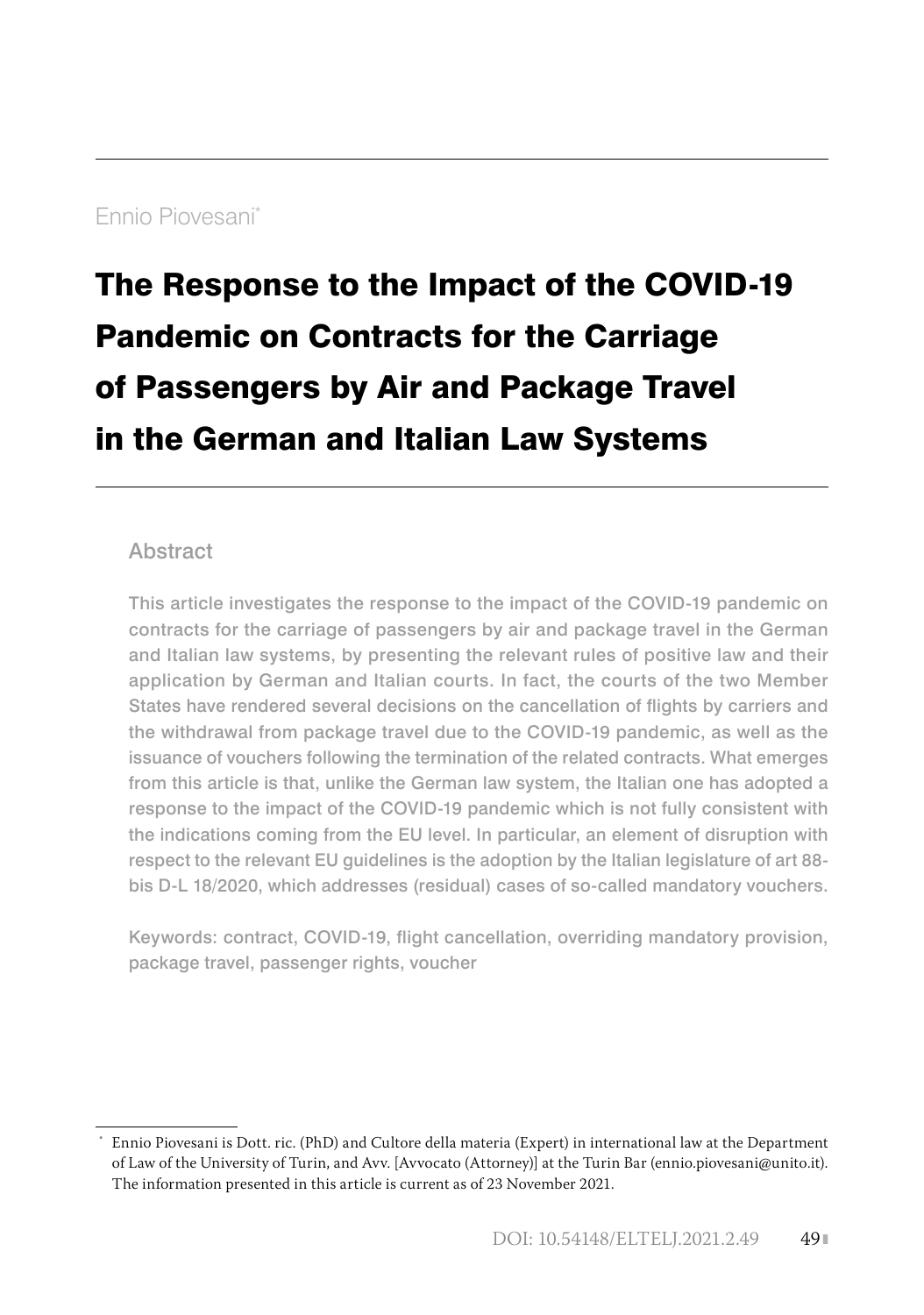## I Introduction

This article investigates the response to the impact of the COVID-19 pandemic on contracts for the carriage of passengers by air and on package travel in the German and Italian law systems, $^1$  by presenting the relevant rules of positive law (see below II) and their application by German and Italian courts (see below III). In fact, the courts of the two Member States have rendered several decisions on the cancellation of flights by carriers and the withdrawal from package travel due to the COVID-19 pandemic, as well as the issuance of vouchers following the termination of the related contracts.<sup>2</sup>

<sup>2</sup> On the cancellation of flights due to the COVID-19 pandemic, see Amtsgericht (District Court) Nürtingen, judgment of 9 June 2020 – 10 C 1810/20, BeckRS 2020, 13376; Giudice di pace di (Justice of the Peace of) Foligno, Avv. Mauro Vergine, judgment of 1 October 2020, filed on 12 October 2020, n 97, RG [Ruolo Generale (General Docket)] n 255/20 <https://www.edotto.com/articolo/volo-spostato-e-poi-cancellato-per-coronavirusbiglietti-rimborsati> accessed 23 November 2021; Giudice di pace di Palermo, Dott.ssa [Dottoressa (Doctor)] Donata di Chiara, judgment of 26 October 2020, filed on 23 October 2020, n 1999, RG n 5929/2020; Giudice di pace di Rovereto, judgment of 15 October 2020, filed on 29 October 2020, n 46, RG n 187/2020; Amtsgericht Köln, 159th Division, judgment of 30 October 2020 – 159 C 182/20, NRWE-Datenbank = BeckRS 2020, 3334; Giudice di pace di Busto Arsizio, Avv. Giovanni Masala, decree of 23 November 2020, n 4456, RG n 3342/2020; Giudice di pace di Bologna, Dott. [Dottore (Doctor)] Antonio Pederzoli, judgment of 4 December 2020, filed on 18 January 2021, n 70, RG n 6472/2020; Giudice di Pace di Palermo, 2nd Division, Dott.ssa Daniela Liggio, judgment of 18 February 2021, filed on 22 February 2021, n 460, RG n 9874/2000; Giudice di Pace di Bologna, 1st Division, Dott. Antonio Pederzoli, judgment of 26 February 2021, n 792, RG 7660/2020; Oberlandesgerichtshof (Higher Regional Court) Köln, 6th Civil Chamber, judgment of 26 February 2021 – 6 U 127/20, BeckRS 2021, 2976; Amtsgericht Frankfurt a. M., judgment of 12 March 2021 – 29 C 3204/20, BeckRS 2021, 692; Giudice

<sup>1</sup> In order to grasp the practical impact of the COVID-19 pandemic on tourism contracts, I have conducted a small survey through Google Modules. The survey consisted of multiple-choice questions which were answered by 50 respondents who had concluded transport, accommodation and package travel contracts to be performed during the period running from February to July 2020 and which were cancelled due to the COVID-19 pandemic. The results of the survey can be summarised as follows. Most respondents (98%) resided in Italy. 60% of the respondents had concluded a contract for the carriage of passengers, 20% an accommodation contract and 20% a package travel. The contracts often (72%) had a significant link with a foreign country (that is to say, the carrier/ organiser/hotelier was from a foreign country and/or the place of departure or arrival/the accommodation was abroad). The value of most contracts (56%) was less than 500,00 EUR. In about half (56%) of the cases, the respondents cancelled the travel/accommodation on their own motion. In most cases, the same respondents applied for price reimbursement (94%). In half of the cases (50%), reimbursement was granted. In almost half (52%) of the cases vouchers were offered in place of reimbursement. In a relatively high number of cases (46%), vouchers were accepted. Some of the respondents (26%) remained empty handed: they were not reimbursed nor accepted a voucher. Other respondents (8%; that is to say, 4 respondents) proved to be more combative: They appointed a lawyer in order to seek reimbursement. One respondent (2%) even instituted court proceedings to that aim. In addition to the results of the survey, I have examined the 76 enquiries made by consumers, from March 2020 to March 2021, to the Consumers Desk at the Turin Chamber of Commerce and kindly reported by Avv. Susanna Scapellato, to whom I am grateful. All the enquires concerned the termination of transport, accommodation and package travel contracts due to the COVID-19 pandemic. In particular, in 64 enquires, the consumers informed that their counterparty had withheld (cash) reimbursement of payments made under the relevant transport, accommodation or package travel contract, and had offered a voucher instead. The latter consumers thus enquired to know whether they could refuse the voucher and seek reimbursement instead.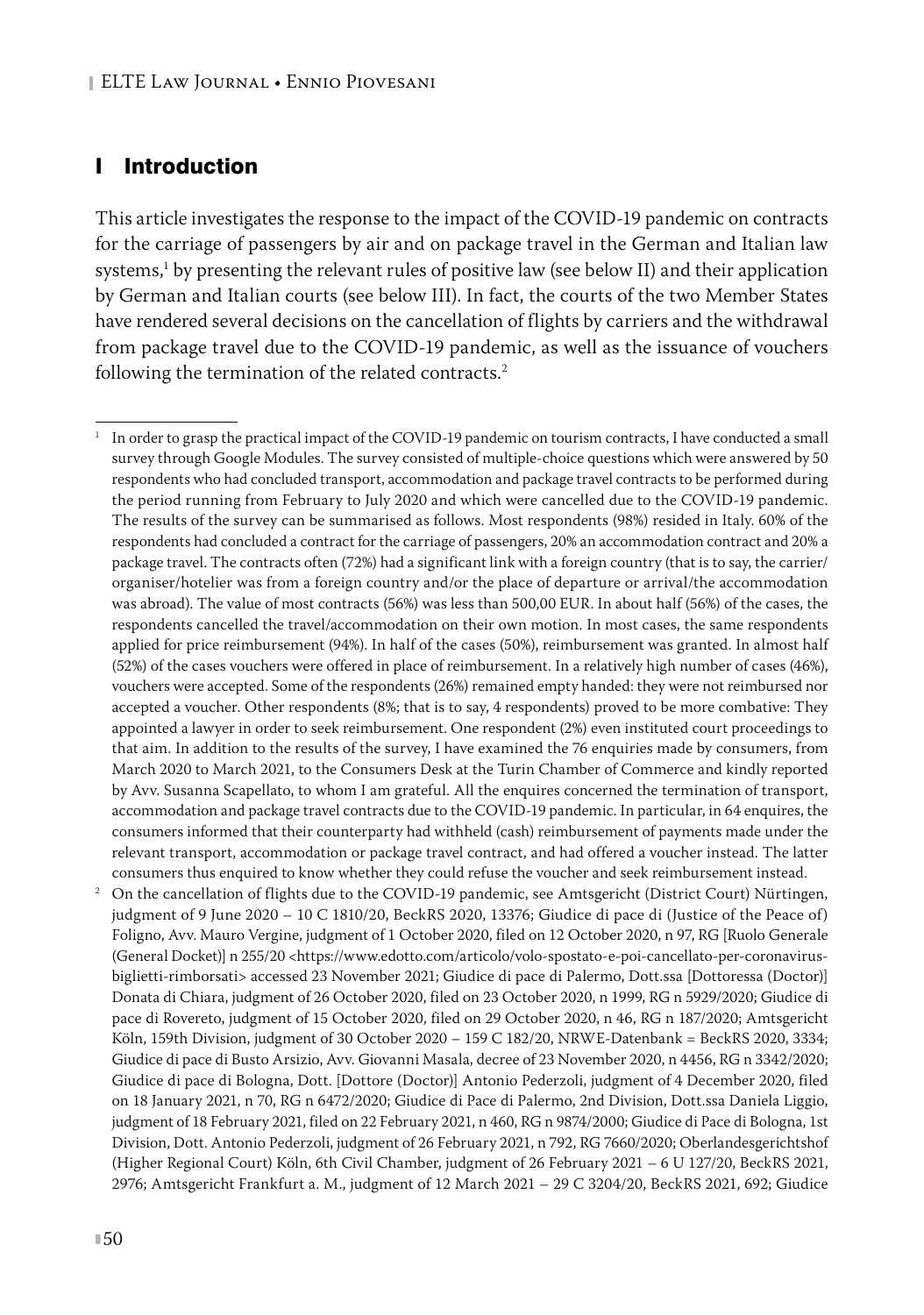## II Positive Law

Cancellation of flights, withdrawal from package travel and vouchers are governed by EU and national law (see below respectively II 1, 2).

## 1 EU Law

Cancellation of flights and withdrawal from package travel are respectively governed by the Air Passenger Rights Regulation<sup>3</sup> and the Package Travel Directive<sup>4</sup> (see below respectively II 1 a, b). As a response to the impact of the COVID-19 pandemic on contracts

di pace di Palermo, Dott.ssa Raffaella Pira, judgment of 25 March 2021, filed on 31 March 2021, n 858, RG n 11786/2020, Leggi d'Italia; Giudice di Pace di Campobasso, Dott. Luigi Amoruso, judgment of 29 June 2021, n 261, RG n 365/2021, Leggi d'Italia = Smart24 Lex – Il Sole 24 ORE; on withdrawal from package travel due to the COVID-19 pandemic, see Amtsgericht Rostock, judgment of 15 July 2020 – 47 C 59/20, COVID-19 und Recht 2020, 470; Amtsgericht Frankfurt a. M., judgment of 11 August 2020 – 32 C 2136/20 (18), Verbraucher und Recht 2006, 391; Tribunale di (Tribunal of) Trento, Dott. Benedetto Sief, decreto ingiuntivo (ex parte decree) of 11 August 2020, filed on 13 August 2020, n 711, RG n 2106/2020; Landgericht (Regional Court) Rostock, 1st Civil Chamber, judgment of 21 August 2020 – 1 O 211/20, BeckRS 2020, 22398; Amtsgericht Wiesbaden, 92nd Division, judgment of 9 September 2020 – 92 C 1682/20, BeckRS 2020, 27073; Amtsgericht Köln, judgment of 14 September 2020 – 133 C 213/20, BeckRS 2020, 23502; Amtsgericht Hannover, 410th Division, judgment of 25 September 2020 – 410 C 5123/20, BeckRS 2020, 27698; Amtsgericht Frankfurt a. M., final judgment of 15 October 2020 – 32 C 2620/20, BeckRS 2020, 28268; Amtsgericht München, final judgment of 27 October 2020 – 159 C 13380/20, BeckRS 2020, 31180; Amtsgericht Duisburg, 53rd Division, judgment of 1 December 2020 – 53 C 1811/20, BeckRS 2020, 37712; Amtsgericht Duisburg, 51th Division, judgment of 7 December 2020 – 51 C 1394/20, BeckRS 2020, 37776; Amtsgericht München, final judgment of 8 December 2020 – 283 C 4769/20, BeckRS 2020, 36268; Amtsgericht Duisburg, judgment of 14 December 2020 – 506 C 2377/20, BeckRS 2020, 37777; Landgericht Frankfurt a. M., 24th Civil Chamber, judgment of 14 January 2021 – 2-24 O 315/20, BeckRS 2021, 311; Tribunale di Verona, 1st Division, Dott.ssa Eleonora Da Cortà Fumei, order of 18 January, filed on 19 January 2021, Smart24 Lex – Il Sole 24 ORE; Oberlandesgerichtshof Schleswig, 17th Civil Chamber, judgment of 26 March 2021 – 17 U 166/20, BeckRS 2021, 24247; Landgericht Hannover, 5th Civil Chamber, final judgment of 26 March 2021 – 5 O 104/2, BeckRS 2021, 134; Amtsgericht Hannover, 502nd Division, judgment of 9 April 2021 – 502 C 12946/20, BeckRS 2021, 7683; Tribunale di Benevento, 2nd Division, judgment of 5 August 2021, Leggi d'Italia; on withdrawal from package travel due to the SARS-CoV-1 epidemic, see Amtsgericht Augsburg, final judgment of 9 November 2004 – 14 C 4608/03, BeckRS 2004, 16212; Oberlandesgerichtshof [(Austrian) Supreme Court], decision of 14 June 2005 – 4 Ob 103/05h, RIS-Justiz RS0032187; on withdrawal from package travel due to the dengue epidemic, see Corte di Cassazione [(Italian) Court of Cassation], 3rd Division, judgment of 22 March 2007, filed on 24 July 2007, n 16315, RG n 1105/2000, *Atrenum s.a.s. c. Bismanturist 2 s.r.l.*, Giurisprudenza italiana 2008, 857.

<sup>&</sup>lt;sup>3</sup> Regulation (EC) No 261/2004 of the European Parliament and of the Council of 11 February 2004 establishing common rules on compensation and assistance to passengers in the event of denied boarding and of cancellation or long delay of flights, and repealing Regulation (EEC) No 295/91 (Text with EEA relevance) – Commission Statement [2004] OJ L46/1 (Air Passenger Rights Regulation).

<sup>4</sup> Directive (EU) 2015/2302 of the European Parliament and of the Council of 25 November 2015 on package travel and linked travel arrangements, amending Regulation (EC) No 2006/2004 and Directive 2011/83/EU of the European Parliament and of the Council and repealing Council Directive 90/314/EEC [2015] OJ L326/1 (Package Travel Directive).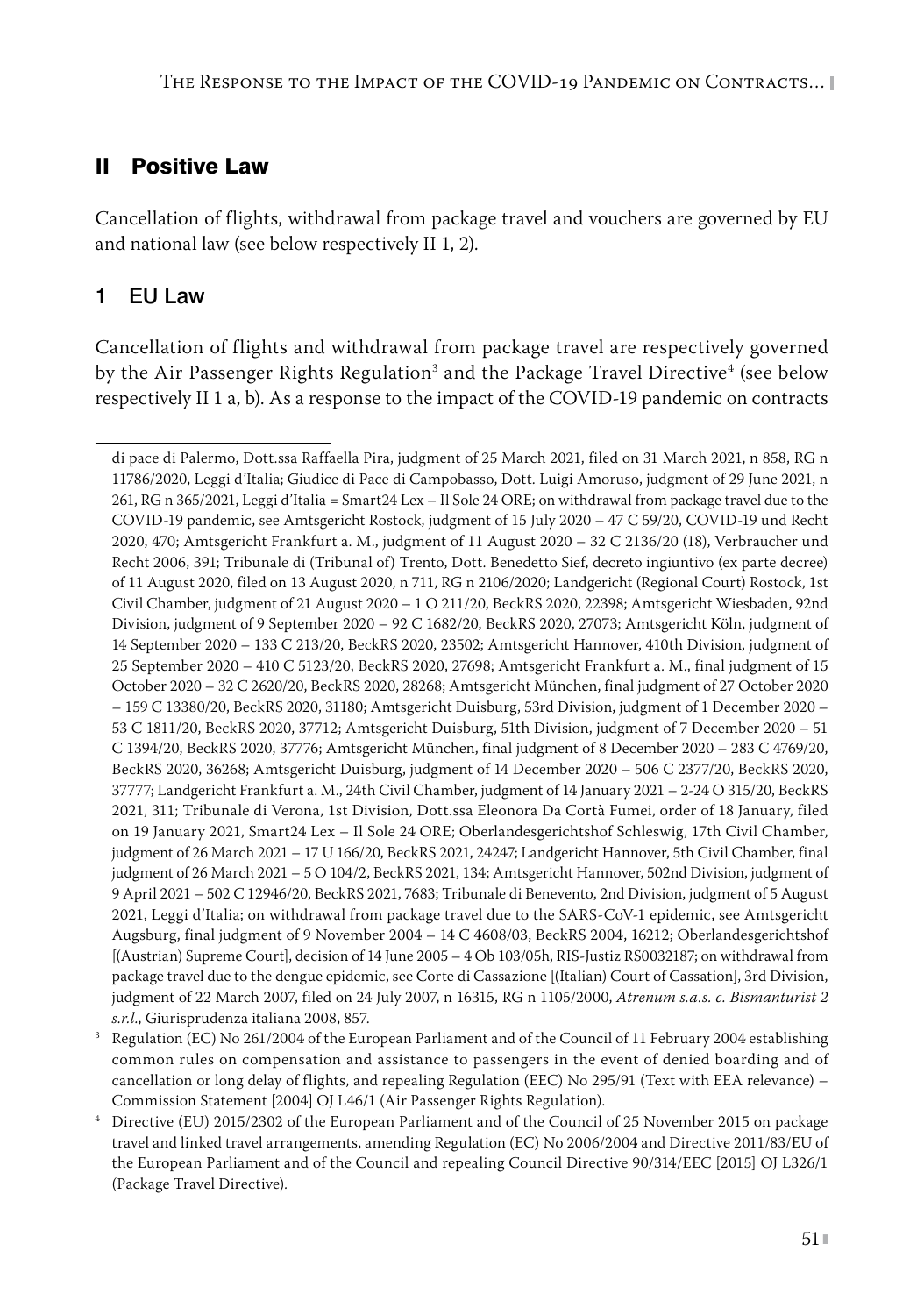for the carriage of passengers and package travel, the Commission adopted the Voucher Recommendation (see below II 1 c).5

#### *a)* Air passenger rights regulation

In the event of cancellation of a flight by the carrier, pursuant to art 5 para 1 lit a), 7 para 3, 8 para 1 lit a) Air Passenger Rights Regulation, the passenger has the right to reimbursement of the price which, with the signed agreement of the passenger, may also be paid in 'travel vouchers'. Pursuant to art 5 para 1 lit c) Air Passenger Regulation, the passenger may also have the right to compensation. The Commission confirmed the existence of the right to reimbursement in the event of cancellation in the Interpretative Guidelines on EU passenger rights regulations in the context of the developing situation with COVID-19.6 On the other hand, as concerns the right to compensation, the Interpretative Guidelines specify that, pursuant to art 5 para 3 Air Passenger Rights Regulation, the carrier is exempted from paying compensation where cancellation is due to exceptional circumstances such as the COVID-19 pandemic.7

#### *b)* Package travel directive

Withdrawal by the traveller or by the organiser before the beginning of the package travel is governed by art 12 Package Travel Directive, which is transposed in Germany in sec 651h BGB<sup>8</sup> and in Italy in art 41 Cod. tur.<sup>9</sup> Pursuant to the mentioned provisions, in the event of termination of package travel due to 'unavoidable and extraordinary circumstances', travellers have the right to the reimbursement of the price paid for the package.<sup>10</sup>

<sup>5</sup> Commission Recommendation (EU) 2020/648 of 13 May 2020 on vouchers offered to passengers and travellers as an alternative to reimbursement for cancelled package travel and transport services in the context of the COVID-19 pandemic, C/2020/3125 [2020] OJ L151/10 (Voucher Recommendation).

<sup>6</sup> Commission, Interpretative Guidelines on EU passenger rights regulations in the context of the developing situation with Covid-19 [2020] OJ C89I/1 (Interpretative Guidelines).

<sup>7</sup> Compare with Interpretative Guidelines, point 3.4.

<sup>8</sup> Bürgerliches Gesetzbuch in der Fassung der Bekanntmachung vom 2. Januar 2002 (BGBl. I S. 42, 2909; 2003 I S. 738), das zuletzt durch Artikel 10 des Gesetzes vom 30. März 2021 (BGBl. I S. 607) geändert worden ist [Civil code in the version promulgated on 2 January 2002 (Federal Law Gazette I p 42, 2909; 2003 I p 738), last amended by art 10 Law of 30 March 2021 (Federal Law Gazette I p 607)] (BGB).

<sup>9</sup> Decreto Legislativo (Legislative Decree) 23 May 2011, n 79, Codice della normativa statale in tema di ordinamento e mercato del turismo, a norma dell'articolo 14 della legge 28 novembre 2005, n. 246, nonché attuazione della direttiva 2008/122/CE, relativa ai contratti di multiproprietà, contratti relativi ai prodotti per le vacanze di lungo termine, contratti di rivendita e di scambio (Code of State legislation on the regulation and market of tourism, in accordance with art 14 Law 28 November 2005, n 246, and implementation of Directive 2008/122/EC on timeshare, long-term holiday product, resale and exchange contracts), Gazz. Uff. [Gazzetta Ufficiale (Official Gazette)] n 129 of 6 June 2011 – S.O. [Supplemento Ordinario (Ordinary Supplement)] n 139 (Cod. tur.).

<sup>&</sup>lt;sup>10</sup> See art 12 para 2 Package Travel Directive, sec 651h para 3 BGB, art 41 para 3 Cod. tur.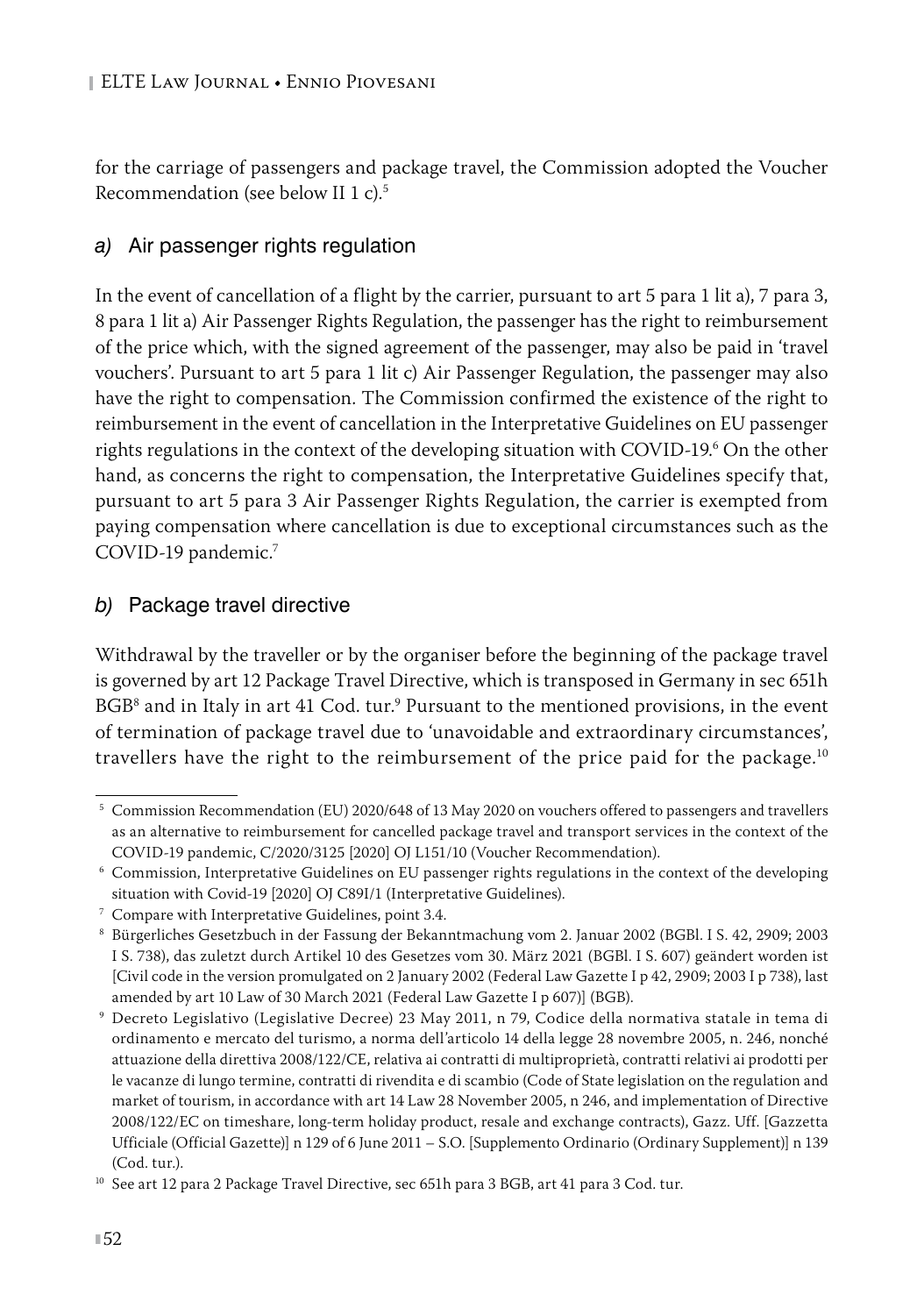The Commission confirmed the existence of the latter right, in the Information on the Package Travel Directive in connection with the COVID-19.11

## *c)* Voucher recommendation

As a response to the impact of the COVID-19 pandemic on contracts for the carriage of passengers and package travel, the Commission adopted the Voucher Recommendation. In essence, by that Recommendation, the legislatures of the Member States were authorised to adopt provisions on

vouchers which carriers or organisers may offer to passengers and travellers, subject to their voluntary acceptance, as an alternative to cash reimbursement [...] in the event of cancellation [...] by the carrier or organiser […] for reasons linked to the COVID-19 pandemic […] [and] in the event of changes to the contract or terminations […] for reasons linked to the COVID-19 pandemic […].12

As results from the reference to 'voluntary acceptance', the Voucher Recommendation moves from the premise that passengers and travellers may refuse to accept vouchers and seek (cash) reimbursement instead.<sup>13</sup>

# 2 National Law

The German and Italian legislatures have adopted provisions on vouchers (see below respectively II 2 a, b). The Italian provision on vouchers conflicts with EU law (see below II 2 c).

# *a)* German law: Art 240 para 6 EGBGB

Following the Voucher Recommendation, the German legislature adopted art 240 para 6  $EGBGP<sup>14</sup>$  on vouchers offered by organisers in the event of termination of package travel

 $11$  Commission, Information on the Package Travel Directive in connection with the COVID-19, 19 March 2020 (revised version, replaces the version of 5 March 2020), <https://ec.europa.eu/info/sites/info/files/coronavirus\_ info\_ptd\_19.3.2020.pdf> accessed 23 November 2021.

<sup>&</sup>lt;sup>12</sup> See Voucher Recommendation, point 1.

<sup>&</sup>lt;sup>13</sup> See Recitals (11), (12) Voucher Recommendation.

<sup>14</sup> Art 240 para 6 EGBGB {Einführungsgesetz zum Bürgerlichen Gesetzbuche in der Fassung der Bekanntmachung vom 21. September 1994 [BGBl. I S. 2494; 1997 I S. 1061], das zuletzt durch Artikel 2 des Gesetzes vom 10. August 2021 [BGBl. I S. 3515] geändert worden ist [Introductory Act to the Civil Code in the version promulgated on 21 September 1994 (Federal Law Gazette I p 2494), last amended by art 2 Law of 19 March 2020 (Federal Law Gazette I p 540)]} was introduced by the Gesetz zur Abmilderung der Folgen der COVID-19-Pandemie im Pauschalreisevertragsrecht und zur Sicherstellung der Funktionsfähigkeit der Kammern im Bereich der Bundesrechtsanwaltsordnung, der Bundesnotarordnung, der Wirtschaftprüferordnung und des Steuerberatungsgesetzes wahrend der COVID-19-Pandemie (BGBl. 2020 I 1643) [Law to mitigate the consequences of the COVID-19 pandemic in package travel contract law and to ensure the functioning of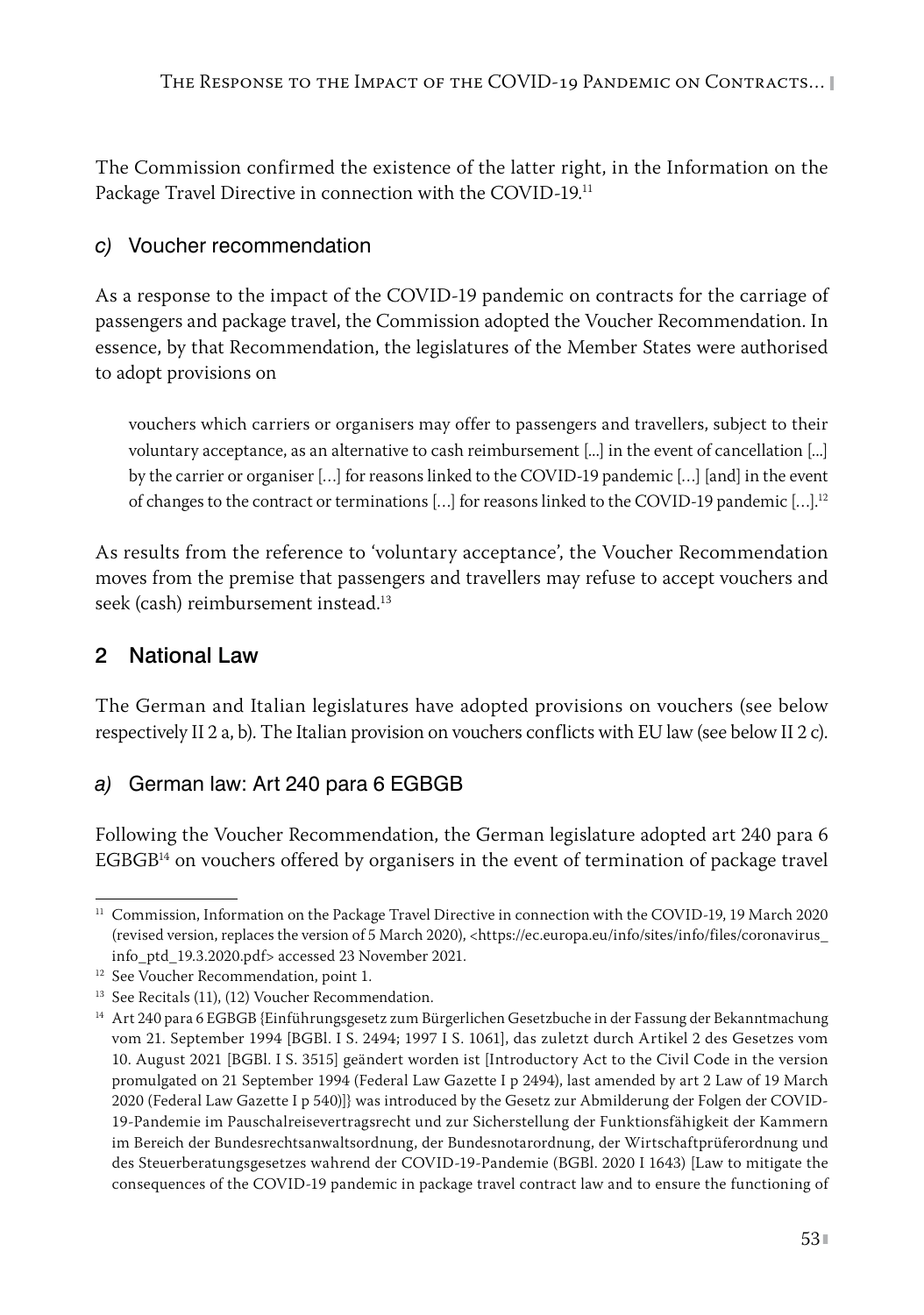due to the COVID-19 pandemic.<sup>15</sup> As noted by the AG Frankfurt,<sup>16</sup> the German legislature had no choice but to adopt a so-called 'voluntary voucher solution',<sup>17</sup> that is to say a solution whereby travellers retain the choice of accepting or refusing the offered voucher.<sup>18</sup> In fact, as also noted by the AG, by the Voucher Recommendation the EU ruled out a so-called 'mandatory voucher solution',19 namely the simple issuance of vouchers releases the carrier or organiser (either permanently or only temporarily) from the reimbursement obligation, irrespective of the traveller's acceptance of the issued voucher.

#### *b)* Italian law: Art 88-bis D-L 18/2020

Prior to the Voucher Recommendation, the Italian legislature adopted art 28 D-L 9/2020<sup>20</sup> on vouchers issued following the termination of contracts for the transport of passengers and package travel due to the COVID-19 pandemic.<sup>21</sup> Art 28 D-L 9/2020 was replaced by art 88-bis D-L 18/2020.22 In turn, art 88-bis D-L 18/2020 was amended in order to conform

the chambers in the area of the Federal Lawyers' Code, the Federal Notaries' Code, the Auditors' Code, and the Tax Consulting Law during the COVID-19 pandemic (Federal Law Gazette 2020 I p 1643)]. On art 240 para 6 EGBGB, see Ansgar Staudinger, Charlotte Achilles-Pujol, 'Reiserecht' in Schmidt Hubert (ed), *COVID-19* (2nd edn, CH Beck 2020, München, 181–242) 188–192, para 18a; Ernst Führich, 'Rücktritt vom Pauschalreisevertrag vor Reisebeginn wegen Covid-19-Pandemie' (2020) Neue Juristische Wochenschrift 2137–2208, 2140–2141, paras 21, 22; Klaus Tonner, 'COVID 19 und Reisegutscheine' (2020) Monatsschrift für Deutsches Recht 1032– 1037; Stefan A. Geib, 'EGBGB Art. 240 § 6' in Wolfgang Hau, Roman Poseck (eds), *BeckOK BGB* (57th edn, CH Beck 2021, München); Klaus Tonner, 'EGBGB Art. 240 § 6' in Franz Jürgen Säcker, Roland Rixecker, Hartmut Oetker, Bettina Limperg (eds), *MüKoBGB* (Band 13, 8th edn, CH Beck 2021, München).

<sup>15</sup> See Geib (n 14) para 3; Tonner, 'EGBGB Art. 240 § 6' (n 14) para 14.

<sup>&</sup>lt;sup>16</sup> See Amtsgericht Frankfurt a. M., final judgment of 15 October 2020 – 32 C 2620/20 (n 2).<br><sup>17</sup> See Amtsgericht Frankfurt a. M., final judgment of 15 October 2020 – 32 C 2620/20 (n 2).

See Amtsgericht Frankfurt a. M., final judgment of 15 October 2020 – 32 C 2620/20 (n 2) para 14.

<sup>&</sup>lt;sup>18</sup> See also Landgericht Frankfurt a. M., judgment of 14 January 2021 – 2-24 O 315/20 (n 2) para 26; Oberlandesgerichtshof Schleswig, 17th Civil Chamber, judgment of 26 March 2021 – 17 U 166/20 (n 2) para 72.

<sup>&</sup>lt;sup>19</sup> See Amtsgericht Frankfurt a. M., final judgment of 15 October 2020 - 32 C 2620/20 (n 2) para 14.

<sup>&</sup>lt;sup>20</sup> Decreto-Legge (Decree-Law) 2 March 2020, n 9, Misure urgenti di sostegno per famiglie, lavoratori e imprese connesse all'emergenza epidemiologica da COVID-19 (Urgent measures on support for families, workers and businesses in relation to the COVID-19 epidemiological emergency), Gazz. Uff. n 53 of 2 March 2020.

<sup>21</sup> On art 28 D-L 9/2020, see Carmine Criscione, 'Natura giuridica e vicende del voucher introdotto dalla decretazione d'urgenza (2020) <https://www.diritto.it/natura-giuridica-e-vicende-del-voucher-introdottodalla-decretazione-durgenza/> accessed 23 November 2021; Renato Santagata, 'Gli effetti del Coronavirus sui contratti turistici. Primi appunti' in Giuseppe Conte, Fabrizio Di Marzio (directors), *Giustiziacivile.com, Emergenza COVID-19, Speciale n. 2* (Giuffrè 2020, Milano, 225-234) <https://giustiziacivile.com/system/files/ allegati/covid19-2\_2020.pdf> accessed 4 May 2021; Giorgia Vulpiani, 'Emergenza epidemiologiche e contratti del turismo: il caso del Coronavirus' (2020) <http://www.judicium.it/wp-content/uploads/2020/04/G.-Vulpiani.pdf> accessed 23 November 2021; Susanne Gössl, 'In- und ausländische Corona-Regelungen im grenzüberschreitenden Handel' (2021) Zeitschrift für Vergleichende Rechtswissenschaft, 23-47, 27-29.

<sup>22</sup> Art 88-*bis* D-L 18/2020 [Decreto-Legge 17 March 2020, n 18, Misure di potenziamento del Servizio sanitario nazionale e di sostegno economico per famiglie, lavoratori e imprese connesse all'emergenza epidemiologica da COVID-19 (Measures to strengthen the National Health Service and to provide economic support for families, workers and businesses in relation to the COVID-19 epidemiological emergency), Gazz. Uff. n 70 of 17 March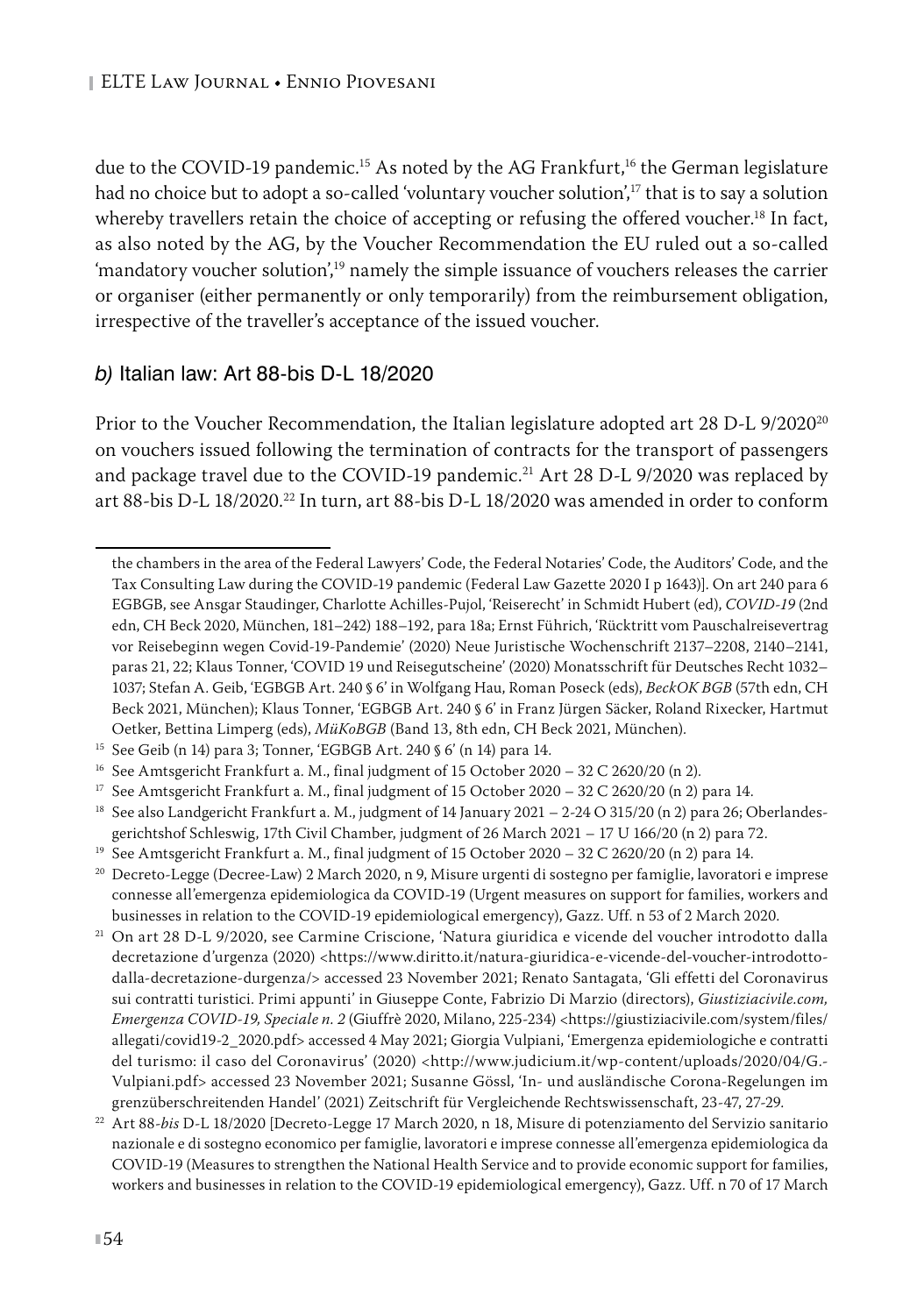2021] was introduced by L 27/2020 [Legge (Law) 24 April 2020, n 27, Conversione in legge, con modificazioni, del decreto-legge 17 marzo 2020, n. 18, recante misure di potenziamento del Servizio sanitario nazionale e di sostegno economico per famiglie, lavoratori e imprese connesse all'emergenza epidemiologica da COVID-19. Proroga dei termini per l'adozione di decreti legislativi (Conversion into law, with amendments, of Decree-Law 17 March 2020, n 18, containing measures to strengthen the National Health Service and on economic support for families, workers, and businesses in relation to the COVID-19 epidemiological emergency. Extension of deadlines for the adoption of legislative decrees), Gazz. Uff. n 110 of 29 April 2020 – S.O. n 16] and amended by art 182 para 8 lits a)-d) D-L 34/2020 [Decreto-Legge 19 May 2020, n 34, Misure urgenti in materia di salute, sostegno al lavoro e all'economia, nonché di politiche sociali connesse all'emergenza epidemiologica da COVID-19 (Urgent measures on health, support to work and economy, and on social policies in relation to the COVID-19 epidemiological emergency), Gazz. Uff. n 128 of 19 May 2020 – S.O. n 21]. In turn, art 182 para 8 lits a)-d) were introduced by L 77/2020 [Legge 17 July 2020, n 77, Conversione in legge, con modificazioni, del decreto-legge 19 maggio 2020, n. 34, recante misure urgenti in materia di salute, sostegno al lavoro e all'economia, nonché di politiche sociali connesse all'emergenza epidemiologica da COVID-19 (Conversion into law, with amendments, of Decree-Law 19 May 2020, n 34, containing urgent measures on health, support to work and economy, and on social policies in relation to the COVID-19 epidemiological emergency), Gazz. Uff. n 180 of 18 July 2020 – S.O. n 25]. For sake of completeness, art 88-*bis* D-L 18/2020 was further amended by art 30 para 4-*bis* D-L 41/2021 [Decreto-Legge 22 March 2021, n 41, Misure urgenti in materia di sostegno alle imprese e agli operatori economici, di lavoro, salute e servizi territoriali, connesse all'emergenza da COVID-19 (Urgent measures in matters of support to companies and economic operators, of work, health and territorial services, connected with the COVID-19 emergency), Gazz. Uff. n 70 of 22 March 2021], converted into law, with amendments by L 69/2021 [Legge 21 Maggio 2021, n 69, Conversione in legge, con modificazioni, del decreto-legge 22 marzo 2021, n. 41, recante misure urgenti in materia di sostegno alle imprese e agli operatori economici, di lavoro, salute e servizi territoriali, connesse all'emergenza da COVID-19 (Conversion into law, with amendments of decree-law 22 March 2021, n 41, on urgent measures in matters of support to companies and economic operators, of work, health and territorial services, connected with the COVID-19 emergency), Gazz. Uff. n 120 of 21 May 2021 – S.O.]. On art 88-*bis* D-L 18/2020, see, above all, Renato Santagata, 'Crisi sistemica da emergenza sanitaria ed effetti sui contratti turistici e di trasporto' (2020) Le nuove leggi civili commentate, 85–105; see also Marco Badagliacca, 'Impedimenti alla partenza nel trasporto aereo di persone e COVID-19' (2020) Rivista italiana di diritto del turismo (Special issue), 260–284, 278–284; Luca Guerrini, 'Coronavirus, legislazione emergenziale, e contratto: una fotografia' in Giuseppe Conte, Fabrizio Di Marzio (directors), *Giustiziacivile.com, Emergenza COVID-19, Speciale n. 3* (Giuffrè 2020, Milano, 345–358) <https:// giustiziacivile.com/system/files/allegati/speciale\_covid19\_-\_n.\_3.pdf> accessed 23 November 2021, 350–352; Alessandro Pepe, 'L'emergenza sanitaria da Coronavirus tra impossibilità sopravvenuta e impossibilità di utilizzazione della prestazione nei contratti di trasporto, di viaggio e del tempo libero (artt. 88 e 88 *bis*, D.L. 17 marzo 2020, n. 18, conv. con mod. dalla L 24 aprile 2020, n. 27)' (2020) Le nuove leggi civili commentate, 596–629; Fabrizio Piraino, 'La normativa emergenziale in materia di obbligazioni e di contratti' (2020) I Contratti, 508–513; Monica Pucci, 'Pacchetti turistici e diritti dei viaggiatori nell'ordinamento giuridico italiano ai tempi del Coronavirus' (2020) <https://idibe.org/tribuna/pacchetti-turistici-e-diritti-dei-viaggiatorinellordinamento-giuridico-italiano-ai-tempi-del-coronavirus/> accessed 23 November 2021; Francesco Rossi dal Pozzo, 'Trasporti e turismo in epoca di emergenza sanitaria Covid-19. Il caso dei vouchers in alternativa ai rimborsi in denaro di titoli di viaggio, di soggiorno e di pacchetti turistici' in Eurojus, L'emergenza sanitaria Covid-19 e il diritto dell'Unione europea. La crisi, la cura, le prospettive, Numero speciale, (2020) 52–62 <http://www.eurojus.it/pdf/l-emergenza-sanitaria-Covid-19-e-il%20diritto-dell-Unione-europea-la%20 crisi-la-cura-le-prospettive\_2.pdf> accessed 23 November 2021; Renato Santagata, 'Gli effetti dell'emergenza sanitaria sui contratti turistici e di trasporto' in Gianmaria Palmieri (ed), *Oltre la pandemia* (Vol. I, Editoriale Scientifica 2020, Napoli, 309–326); Emanuele Tuccari, 'Sopravvenienze e rimedi al tempo del COVID-19' (2020) Jus Civile, 465–514 <http://www.juscivile.it/contributi/2020/2\_2020/08\_Tuccari.pdf> accessed 23 November 2021, 490–491, n 71–73; Valeria Villanova, 'I viaggi e gli spostamenti al tempo del Covid-19: qualche riflessione sullo scioglimento del contratto e sulla tutela di passeggeri e viaggiatori' in Emanuele Lucchini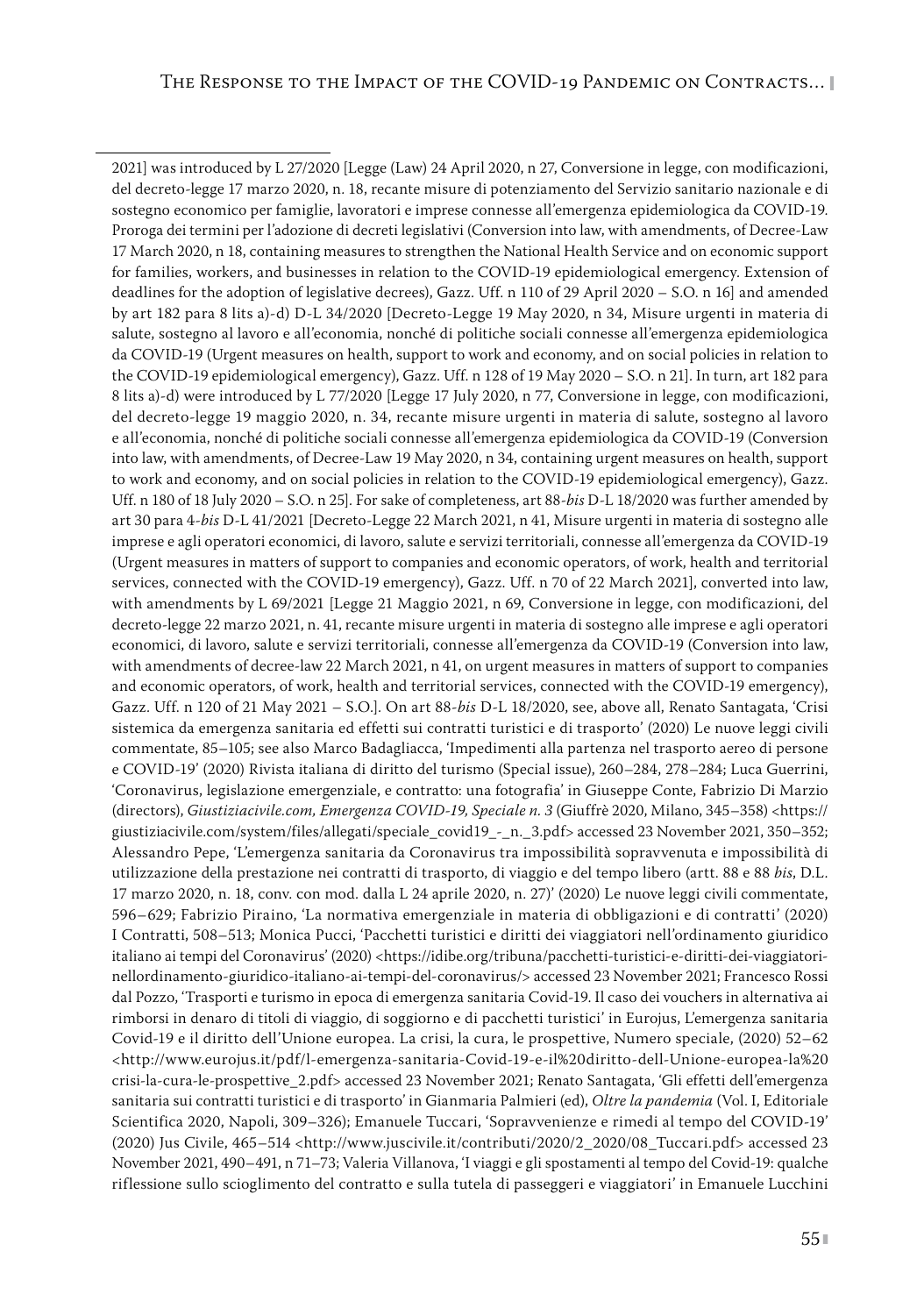with the Voucher Recommendation.<sup>23</sup> This notwithstanding, the applicable version of art 88-bis D-L 18/2020 still conflicts with EU law, considering that the first sentence of para 12 of that article<sup>24</sup> envisages cases of mandatory vouchers.<sup>25</sup> Indeed these cases are residual: according to art 88-bis para 12 first sentence D-L 18/2020, mandatory vouchers can be issued by carriers and organisers with reference to contracts terminated by 31 July 2020.

Guastalla (ed), *Emergenza Covid-19 e questioni di diritto civile* (Giappichelli 2020, Torino, 71–89); Salvo Leuzzi, 'Contratti di trasporto marittimo e forza maggiore al tempo del COVID-19' (2021) Il Caso.it, II, 1370 (citation proposed on the homepage) <<https://blog.ilcaso.it/libreriaFile/1370.pdf>> accessed 23 November 2021, 30ff.

<sup>23</sup> The tormented legislative history of art 88-*bis* D-L 18/2020 was summarised by the GdP Palermo as follows: '[I]n the event of cancellation of [travel or accommodation] due to [...] the sanitary emergency, [L 27/2020] has authorised the reimbursement of the sums paid [...] by means of vouchers. [L 27/2020] then clarified in [art 88-*bis* D-L 18/2020] that "the issue of vouchers [...] releases the issuer from the related reimbursement obligation and does not require any form of acceptance by the addressee" (para 12). Finally, it also expressly provided for the overriding mandatory character of the provision (para 13). Following the entry into force of [L 27/2020], the EU Commissioners sent a letter of complaint, asking for the law to be amended and allow travellers to choose between full reimbursement and […] a voucher, threatening to open […] an infringement procedure. The [Italian] Competition Authority also intervened on the issue [...]. [L 77/2020], converting [D-L 34/2020], was thus published. During approval, the Parliament also amended [art 88-*bis* D-L 18/2020]. The decision to amend the […] [provision] stemmed from the infringement procedure opened by the European Commission against Italy [see Commission, July infringements package: key decisions, Press corner (2020), <https://ec.europa.eu/commission/presscorner/detail/en/inf\_20\_1212> accessed 23 November 2021]. The provisions in question in fact derogate (to the detriment of the consumer, according to the Commission) from those established in the relevant Community Regulations and Directives. Consequently, […] to avoid the continuation of the infringement procedure, the Parliament decided to amend the provisions in a more favourable way for consumers [...]. This resulted in [L 77/2020] which, as already mentioned, has introduced some amendments to [art 88-*bis* D-L 18/2020] […] [An] important innovation is the possibility of issuing vouchers without acceptance by the addressee only in the event of withdrawal exercised by 31 July 2020. On this point, it should be said that [art 88-*bis* D-L 18/2020] provided that the issue of the voucher did not require any form of acceptance by the addressee. This provision was confirmed but limited (by the "new" para 12) only to the case of withdrawal (by the traveller, the travel organiser or the carrier) exercised by 31 July 2020' (Author's translation). Giudice di pace di Palermo, judgment of 23 October 2020, n 1999 (n 2); see also Giudice di Pace di Campobasso, judgment of 29 June 2021, n 261 (n 2).

<sup>24</sup> Art 88-*bis* paras 12, 12-*bis* D-L 18/2020 read: '12. The issuance of vouchers following withdrawal by 31 July 2020 does not require any form of acceptance by the addressee. The voucher may be issued and also used for services provided by another organiser belonging to the same corporate group. It may be used also for the use of services beyond the term of expiry, insofar as the respective bookings are made within the term provided for in the first sentence. 12-*bis*. The period of validity of the 24 months-vouchers provided for by this article shall also apply to the vouchers already issued at the date of entry into force of this provision. In any event, once 24 months have elapsed since their issuance, vouchers that are neither used nor used to book the services referred to in this art shall be reimbursed, within 14 days from their expiry, for the amount paid. Limited to vouchers issued, in implementation of this article, in relation to air, rail, sea, inland waterway or land transport contracts, the reimbursement referred to in the second sentence may be requested after 12 months from issuance and shall be paid within 14 days from the request' (Author's translation).

<sup>25</sup> See Santagata, 'Crisi sistemica da emergenza sanitaria ed effetti sui contratti turistici e di trasporto' (n 22) 97–98; see also Villanova (n 22) 87–88.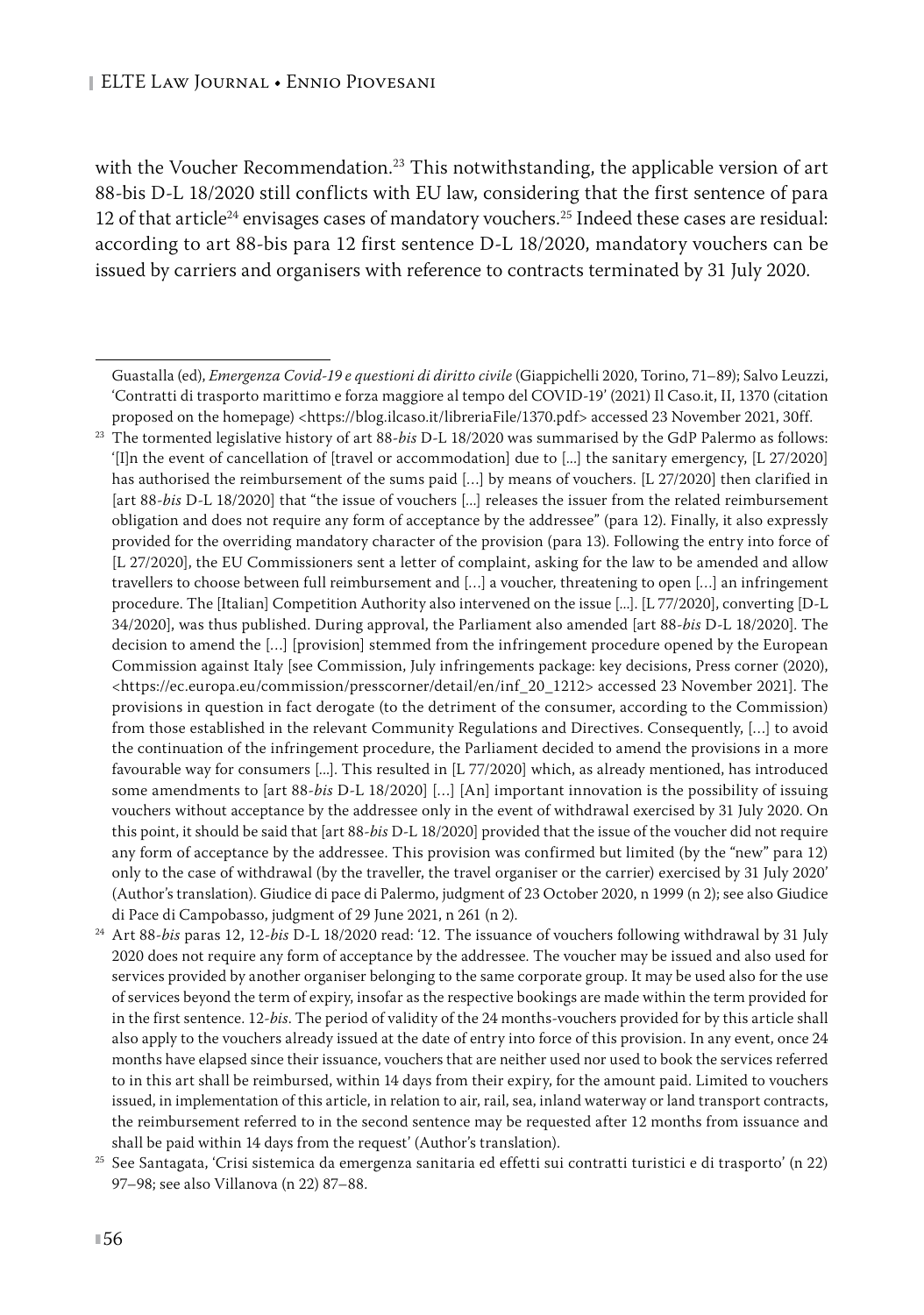That said, in what appears to be an attempt to make art 88-*bis* para 12 first sentence D-L 18/2020 prevail over EU law,<sup>26</sup> the Italian legislature even qualified the provisions of that article as overriding mandatory provisions within the meaning of art 17 L 218/1995,<sup>27</sup> 9 para 1 Rome I Regulation.<sup>28,29</sup>

<sup>28</sup> Regulation (EC) No 593/2008 of the European Parliament and of the Council of 17 June 2008 on the law applicable to contractual obligations (Rome I) [2008] OJ L177/6 (Rome I Regulation).

<sup>29</sup> See art 88-*bis* para 13 L 27/2020, 28 para 8 D-L 9/2020; Zeno Crespi Reghizzi, 'Effetti sui contratti delle misure normative di contenimento dell'epidemia di COVID-19: profili di diritto internazionale privato' (2020) Diritto del commercio internazionale 923–939, 936ff; Pedro Alberto de Miguel Asensio, 'Medidas de emergencia y contratos internacionales' (2020) 81 La Ley Unión Europea, 1–14, 11–12; Gössl (n 21) 36–37; Fabrizio Marongiu Buonaiuti, 'Le disposizioni adottate per fronteggiare l'emergenza coronavirus come norme di applicazione necessaria', in Ermanno Calzolaio, Massimo Meccarelli, Stefano Pollastrelli (eds), *Il diritto nella pandemia* (eum 2020, Macerata) 235–256; Dieter Martiny, 'Rom I-VO Art. 9', in Jan v. Hein (director), *MüKoBGB* [Band 13, 8th edn, CH Beck Franz Jürgen Säcker, Roland Rixecker, Hartmut Oetker, Bettina Limperg (eds), *MüKoBGB*, vol 13, 8. Aufl. 2021, München] para 58c; Mosconi, Campiglio (n 27), 308; Ennio Piovesani, 'Italian Self-Proclaimed Overriding Mandatory Provisions to Fight Coronavirus' (2020) <https://conflictoflaws.net/2020/italian-selfproclaimed-overriding-mandatory-provisions-to-fight-coronavirus/> accessed 23 November 2021; Ennio Piovesani, 'Overriding Mandaotry Provisions in the Context of the COVID-19 Pandemic', in Il Caso.it, II, 1013 (citation proposed on the homepage) <https://blog.ilcaso.it/news\_1013/18-11-20/Overriding\_mandatory\_ provisions\_in\_the\_context\_of\_the\_COVID-19\_pandemic> accessed 23 November 2021; Francesco Rossi dal Pozzo (n 22) 60ff; Santagata, 'Gli effetti dell'emergenza sanitaria sui contratti turistici e di trasporto' (n 22) 219; Tuccari (n 22) 498 n 82; Giovanni Zarra, 'Alla riscoperta delle norme di applicazione necessaria brevi note sull'art. 28 co. 8 del DL 9/2020 in tema di emergenza COVID-19' (2020) <http://www.sidiblog.org/2020/03/30/ alla-riscoperta-delle-norme-di-applicazione-necessaria-brevi-note-sullart-28-co-8-del-dl-92020-in-tema-diemergenza-covid-19/> accessed 23 November 2021; Pietro Franzina, *Introduzione al diritto internazionale privato* (1st edn, Giappichelli 2021, Torino) 188–189; Ennio Piovesani, '*Ex Lege* Qualified Overriding Mandatory Provisions as a Response to the "COVID-19 Empidemiological Emergency"' (2021) Praxis des Internationalen Privat- und Verfahrensrechts, 401ff; Elena Rodríguez Pineau, 'Leyes de policía: el impacto de la pandemia en el derecho internacional privato' in Beatriz Gregoraci Frenandez, Francisco Velasco Caballero (eds), *Derecho y politíca ante la pandemia: reacciones y transformaciones* (Tomo II, UAM – BOE 2021, Madrid, 253–270) 259ff; Santagata, 'Crisi sistemica da emergenza sanitaria ed effetti sui contratti turistici e di trasporto' (n 22) 97ff.

<sup>26</sup> Compare with Tuccari (n 22) 495.

<sup>27</sup> Art 17 L 218/1995 [Legge 31 May 1995, n 218, Riforma del Sistema italiano di diritto internazionale privato (Reform of the Italian System of private international law), Gazz. Uff. n 128 of 3 June 1995 – S.O. n 68] is the Italian autonomous provision on overriding mandatory provisions. The article in question is headed 'Norms of necessary application' and reads: 'Italian norms which, considering their object and purpose, must be applied notwithstanding the reference to foreign law, prevail over the following provisions' (Author's translation). On art 17 L 218/1995, see, among others, Giorgio Conetti, Sara Tonolo, Fabrizio Vismara, *Manuale di diritto internazionale privato* (4th edn, Giappichelli 2020, Torino) 63ff; Franco Mosconi, Cristina Campiglio*, Diritto internazionale privato e processuale* (Vol. I, 9th edn, UTET 2020, Milano) 307ff; Marco Torsello (ed), 'Legge di riforma del Sistema italiano di diritto internazionale privato' in Massimo Franzosi, Rita Riotti (eds), *Codice civile commentato con dottrina e giurisprudenza* (1st edn, Giappichelli 2018, Torino) 27ff; Giorgio Conetti, Sara Tonolo, Fabrizio Vismara, *Commento alla riforma del diritto internazionale privato italiano* (2nd edn, Giappichelli 2009, Torino) 53ff; Nerina Boschiero, 'Art. 17' in Stefania Bariatti (ed), *Legge 31 maggio 199, n. 218, Riforma del Sistema italiano di diritto internazionale privato* (Le nuove leggi civili commentate, CEDAM 2006, Padova) 1062ff; see also Tamás Szabados, 'Overriding Mandatory Provisions in the Autonomous Private International Law of the EU Member States – General Report' (2021) 1 ELTE LJ, 9–35.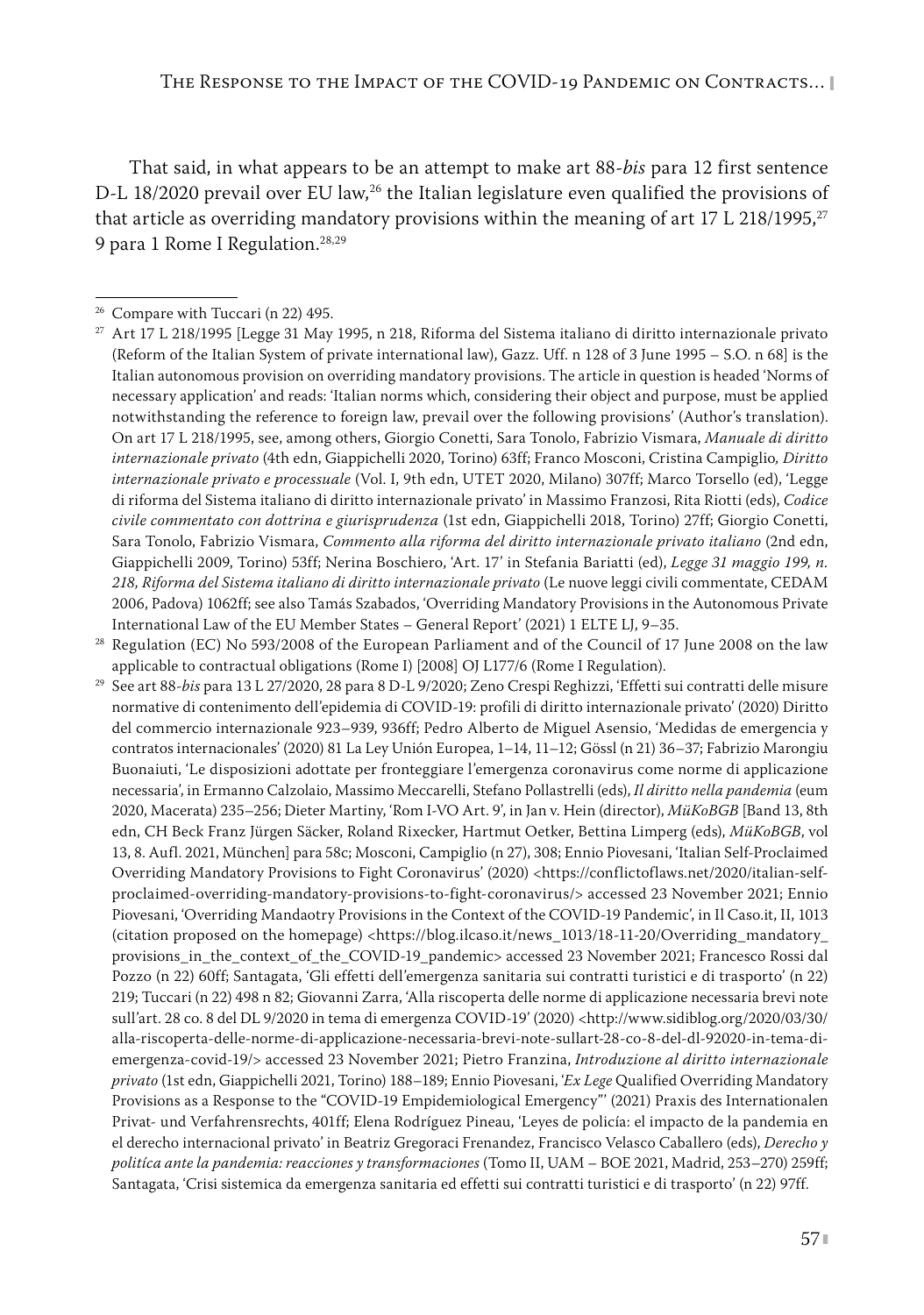#### *c)* Conflict with EU law

To the extent that it provides for mandatory vouchers, art 88-*bis* para 12 first sentence D-L 18/2020 conflicts with EU law, namely with art 5 para 1 lit a), 7 para 3, 8 para 1 lit a) Air Passenger Rights Regulation, art 12 para 2 Package Travel Directive and the Voucher Recommendation. It is submitted that the conflict in question cannot be settled through consistent interpretation.30 That said, the Air Passenger Rights Regulation (as well as the other Regulations protecting passenger rights)<sup>31</sup> can be enforced horizontally in claims between private parties.32 As such, Italian courts must set aside art 88-*bis* para 12 first sentence D-L 18/2020 in favour of art 5 para 1 lit a), 7 para 3, 8 para 1 lit a) Air Passenger Rights Regulation.33 On the contrary, the Package Travel Directive lacks direct horizontal effects.<sup>34</sup> Accordingly, Italian courts are not conferred with the power to set aside art 88*bis* para 12 first sentence D-L 18/2020 in favour of art 12 para 2 Package Travel Directive.35 Instead, in the latter case, Italian courts have the power and the duty to refer a question on the constitutional legitimacy of art 88-*bis* para 12 first sentence D-L. 18/2020 to the Italian Constitutional Court. The Constitutional Court could thus ascertain the conflict between art 88-*bis* para 12 first sentence D-L 18/2020 and art 12 para 2 Package Travel Directive, declare that the Italian provision is contrary to the Constitution and consequently abrogated.36 In any case, in the event of doubt as to the compatibility of art 88-*bis* para 12 first sentence D-L 18/2020 with EU law, Italian courts may – or even must, if the latter are courts of last resort – seek guidance from the ECJ, by submitting a preliminary

<sup>30</sup> Compare with Rossi dal Pozzo (n 22) 60; but see, with reference to the Package Travel Directive, Pepe (n 22) 620.

<sup>&</sup>lt;sup>31</sup> Regulation (EC) No 261/2004 of the European Parliament and of the Council of 11 February 2004 establishing common rules on compensation and assistance to passengers in the event of denied boarding and of cancellation or long delay of flights, and repealing Regulation (EEC) No 295/91 (Text with EEA relevance) – Commission Statement [2004] OJ L46/1; Regulation (EC) No 1371/2007 of the European Parliament and of the Council of 23 October 2007 on rail passengers' rights and obligations [2007] OJ L315/14; Regulation (EU) No 1177/2010 of the European Parliament and of the Council of 24 November 2010 concerning the rights of passengers when travelling by sea and inland waterway and amending Regulation (EC) No 2006/2004 Text with EEA relevance [2010] OJ L 334/1; Regulation (EU) No 181/2011 of the European Parliament and of the Council of 16 February 2011 concerning the rights of passengers in bus and coach transport and amending Regulation (EC) No 2006/2004 Text with EEA relevance [2011] OJ L55/1.

<sup>32</sup> Compare with C-509/11 *ÖBB-Personenverkehr AG*, Opinion of AG Jääskinen, ECLI:EU:C:2013:167, para 65.

<sup>33</sup> See Rossi dal Pozzo (n 22) 60; Pepe (n 22) 616.

<sup>34</sup> Instead, the Package Travel Directive may unfold direct vertical effects. Compare with joined cases C-178/94, C-179/94, C-189/94 and C-190/94 *Dillenkofer et al. v Bundesrepublik Deutschland,* ECLI:EU:C:1996:375, para 42.

<sup>35</sup> See Corte costituzionale [(Italian) Constitutional Court], judgment of 24 June 2010, n 227, Giurispurdenza italiana 2011, 531; compare with Liesbet Van Acker, Hannes Claes 'Covid-19 and Consumer Law – The Belgian Response' (2021) Journal of European Consumer and Market Law 215–218, 216.

<sup>&</sup>lt;sup>36</sup> Compare with Corte costituzionale, judgment of 22 February 2012, n 75, Foro italiano 2013, 3397.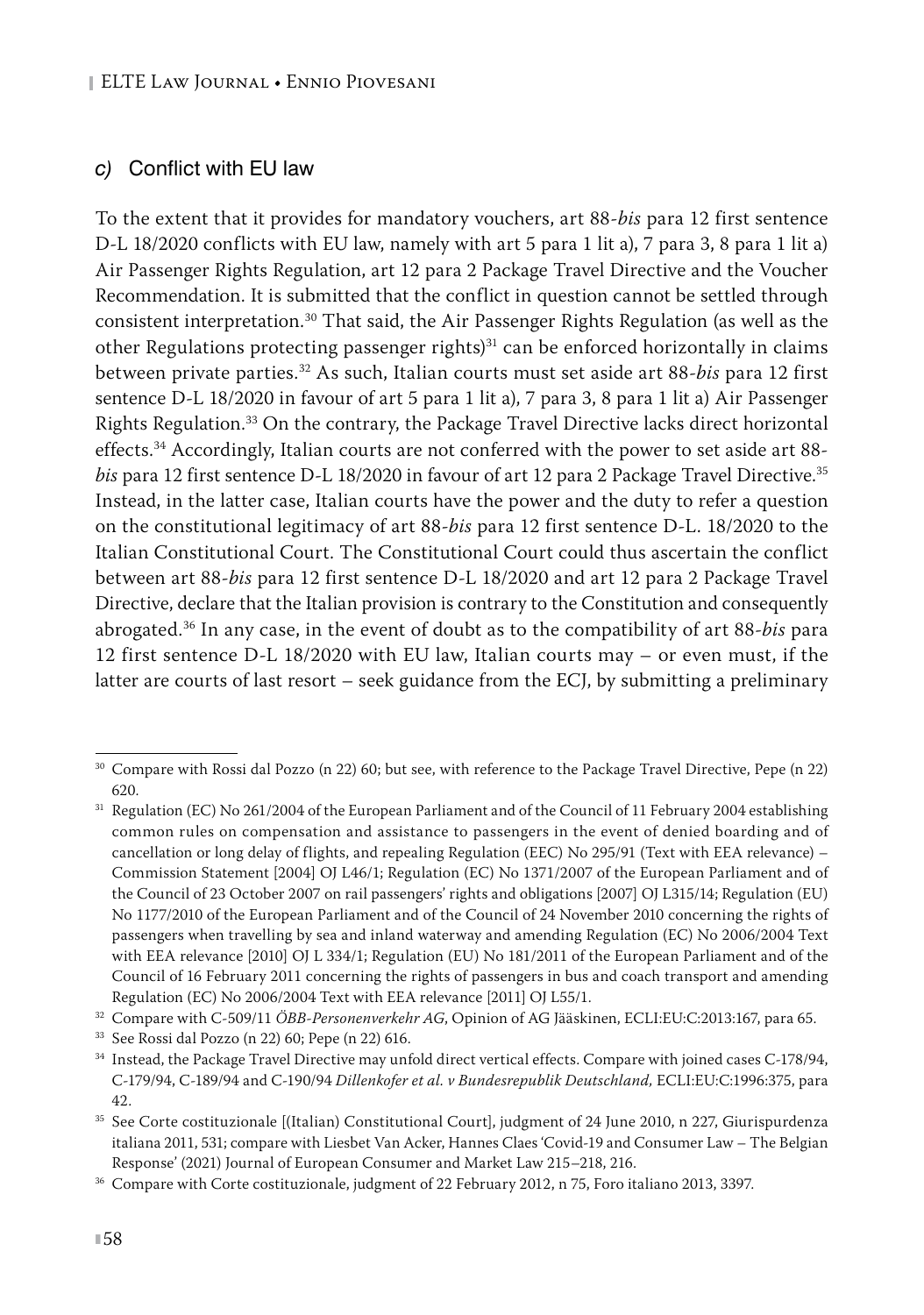reference under art 267 TFEU.<sup>37</sup> The findings reached above should not be affected by the legislative qualification of the provisions contained in art 88-*bis* D-L 18/2020 as overriding mandatory.38

#### III Case Law

German and Italian courts have rendered several decisions on the application of the rules of positive law examined above. In particular, those decisions concern the cancellation of flights by carriers and the withdrawal from package travel due to the COVID-19 pandemic, as well as vouchers issued following the termination of the related contracts (see below respectively III 1, 2, 3).

<sup>37</sup> See Pucci (n 22); Santagata, 'Gli effetti del Coronavirus sui contratti turistici. Primi appunti' (n 21) 231; Santagata, 'Gli effetti dell'emergenza sanitaria sui contratti turistici e di trasporto' (n 22) 319–320; Santagata, 'Crisi sistemica da emergenza sanitaria ed effetti sui contratti turistici e di trasporto' (n 22) 97–98.

<sup>&</sup>lt;sup>38</sup> The fact that domestic provisions qualify as overriding mandatory provisions under art 17 L 218/1995, 9 para 1 Rome I Regulation does not exclude that the same provisions must be compatible with EU law; if this were not the case, the principles of primacy and of uniform application of EU law would be undermined [compare with Case C-184/12 *United Antwerp Maritime Agencies (Unamar) NV v Navigation Maritime Bulgare,* ECLI:EU:C:2013:663, para 46]. In particular, as concerns compatibility with secondary EU law, it is submitted that domestic overriding mandatory provisions cannot be applied if they derogate from or adversely affect Regulations (e.g. the Air Passenger Rights Regulation), the latter being directly applicable instruments of EU law [see Ulrich Magnus, in Julius von Staudinger, *Internationales Vertragsrecht 1* (De Gruyter 2016, Berlin), Art 9 Rom I-VO para 35]. Instead, in the case of Directives, a distinction should be drawn depending on whether the latter establish minimum or full harmonisation (see Case C-184/12 *United Antwerp Maritime Agencies (Unamar) NV v Navigation Maritime Bulgare,* Opinion of AG Wahl, ECLI:EU:C:2013:301, para 41). Domestic overriding mandatory provisions can be applied where Directives establish minimum harmonisation, insofar as the former strengthen the level of protection granted by the latter [see Case C-184/12 *United Antwerp Maritime Agencies (Unamar) NV v Navigation Maritime Bulgare,* ECLI:EU:C:2013:663, para 46; Case C-184/12 *United Antwerp Maritime Agencies (Unamar) NV v Navigation Maritime Bulgare,* Opinion of AG Wahl, ECLI:EU:C:2013:301, para 41]. Instead, it is argued that domestic overriding mandatory provisions should not be applied in areas governed by full harmonisation Directives [see Case C-184/12 *United Antwerp Maritime Agencies (Unamar) NV v Navigation Maritime Bulgare*, Opinion of AG Wahl, ECLI:EU:C:2013:301, para 42; see also Jan D. Lüttringhaus, 'Eingriffsnormen im internationalen Unionsprivat- und Prozessrecht: Von Ingmar zu Unamar' (2014) Praxis des Internationalen Privat- und Verfahrensrechts, 146–152, 150 and n 62 therein, citing Heinz-Peter Mansel/Karsten Thorn/Rolf Wagner, 'Europäisches Kollisionsrecht 2013: Atempause im status quo' (2014) Praxis des Internationalen Privat- und Verfahrensrechts, 1–27, 25], such as the Package Travel Directive. In fact, in the case of maximum harmonisation Directives, the Member States cannot deviate from, not even strengthen, the level of protection set by the EU. Indeed, in the areas covered by said Directives it is no longer for the Member States, but exclusively for the EU, the task of determining how and which interests should be safeguarded [compare with Case C-184/12 *United Antwerp Maritime Agencies (Unamar) NV v Navigation Maritime Bulgare,* Opinion of AG Wahl, ECLI:EU:C:2013:301, para 42]. Arguably, in those areas, the Member States are not entitled to unilaterally determine which public interests must be safeguarded within the meaning of art 9 para 1 Rome I Regulation, [Lüttringhaus (n 38) 150 n 63] and thus should not be allowed to maintain or establish domestic overriding mandatory provisions in the same areas.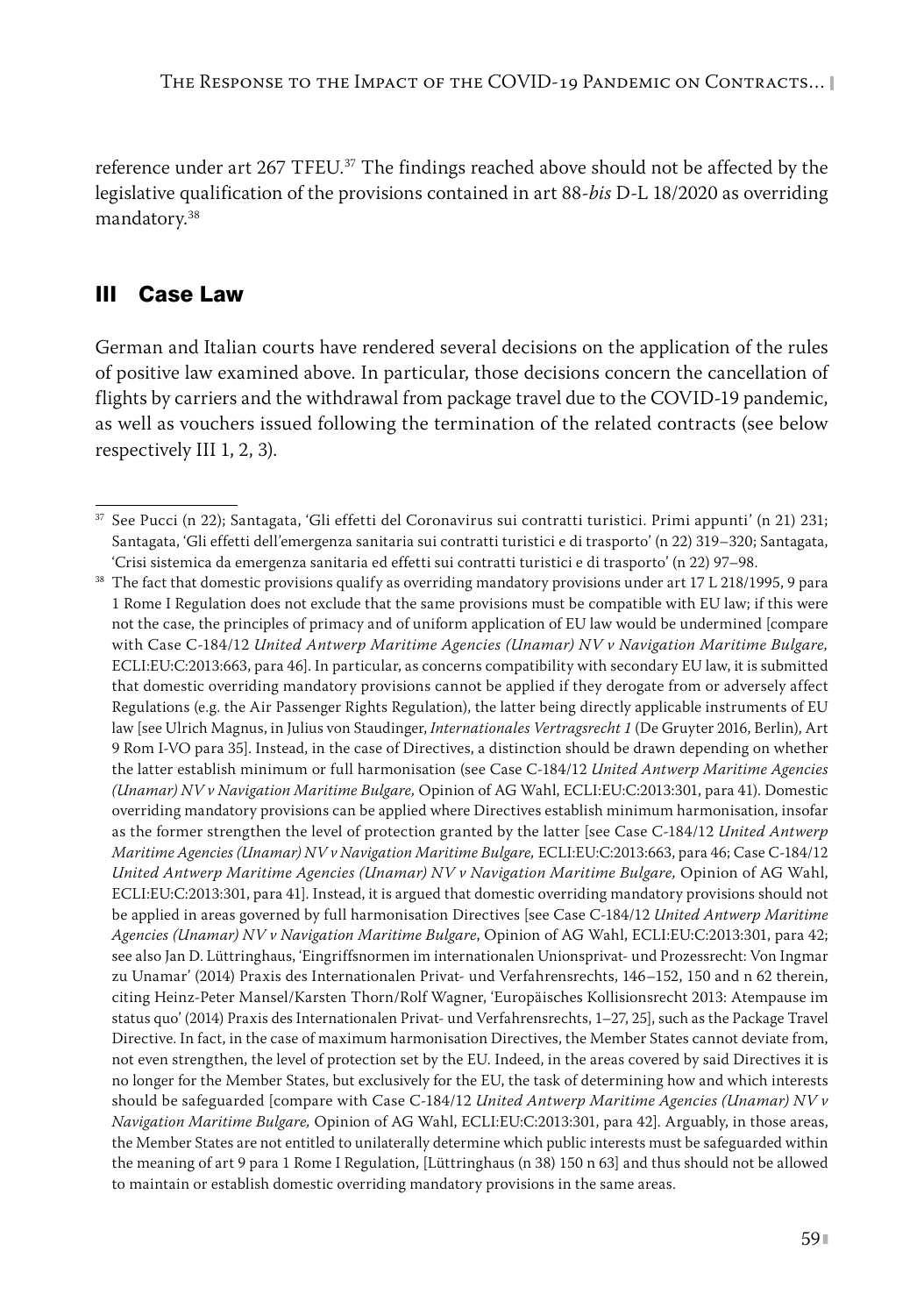## 1 Flight Cancellation by the Carrier

The decisions on the cancellation of flights by carriers concern, more specifically, the right to reimbursement and to compensation under the Air Passenger Rights Regulation (see below respectively III 1 a, b).

#### *a)* Right to reimbursement

In a case concerning the cancellation of a flight (likely) due to the COVID-19,<sup>39</sup> the AG Nürtingen<sup>40</sup> held that the passenger has the right to reimbursement under art 5 para 1 lit a), 8 para 1, lit a) Air Passenger Rights Regulation and to interest for late payment.<sup>41</sup> Similar conclusions were drawn in a decision by the GdP Rovereto, $42$  where, however, the Air Passenger Rights Regulation was not expressly referred to. The GdP further concluded that, in the case of late payment of the reimbursement after several requests and the commencement of legal proceedings by the passenger, the carrier must pay compensation for delay and reimburse legal costs (including out-of-court costs).<sup>43</sup> However, the Italian court added that compensation must be limited where cancellation is due to exceptional circumstances such as the COVID-19 pandemic.<sup>44</sup> On the other hand, rather than applying the Air Passenger Rights Regulation, the GdP Foligno<sup>45</sup> applied art 28 D-L 9/2020 (today art 88-*bis* D-L 18/2020) and held that the subtraction of travel days which result from the cancellation (and subsequent postponement) of a flight due to the COVID-19 pandemic may objectively frustrate or seriously undermine the purpose of the trip, giving rise to the passenger's right to reimbursement pursuant to the combined reading of art 28 D-L 9/2020 and art 1463 C.c.<sup>46</sup>

#### *b)* Right to compensation

The AG Köln held that generic reference to the pandemic is not sufficient to establish a causal link between the cancellation and the extraordinary circumstances referred to in

<sup>&</sup>lt;sup>39</sup> The cancelled flight was flight EW2784 of 6 April 2020, from Stuttgart to Budapest.

<sup>40</sup> See Amtsgericht Nürtingen, judgment of 24 June 2020 – 10 C 1810/20 (n 2).

<sup>41</sup> See Amtsgericht Nürtingen, judgment of 24 June 2020 – 10 C 1810/20 (n 2).

<sup>&</sup>lt;sup>42</sup> See Giudice di pace di Rovereto, judgment of 29 October 2929, n 46 (n 2).

<sup>43</sup> See Giudice di pace di Rovereto, judgment of 29 October 2929, n 46 (n 2).

<sup>44</sup> See Giudice di pace di Rovereto, judgment of 15 October 2020, n 46 (n 2).

<sup>45</sup> See Giudice di pace di Foligno, judgment of 12 October 2020, n 97 (n 2).

<sup>46</sup> Regio Decreto (Royal Decree) 16 March 1942, n 262, Approvazione del Codice civile (Approval of the Civil code), Gazz. Uff. n 79 of 4 April 1942 (C.c.). Art 1463 C.c., headed 'Total impossibility', reads: 'In contracts for consideration, the party released due to the supervening impossibility of the performance owed cannot ask for the counter-performance, and must return that which it has already received, according to the rules relating to the recovery of undue payment' (Author's translation).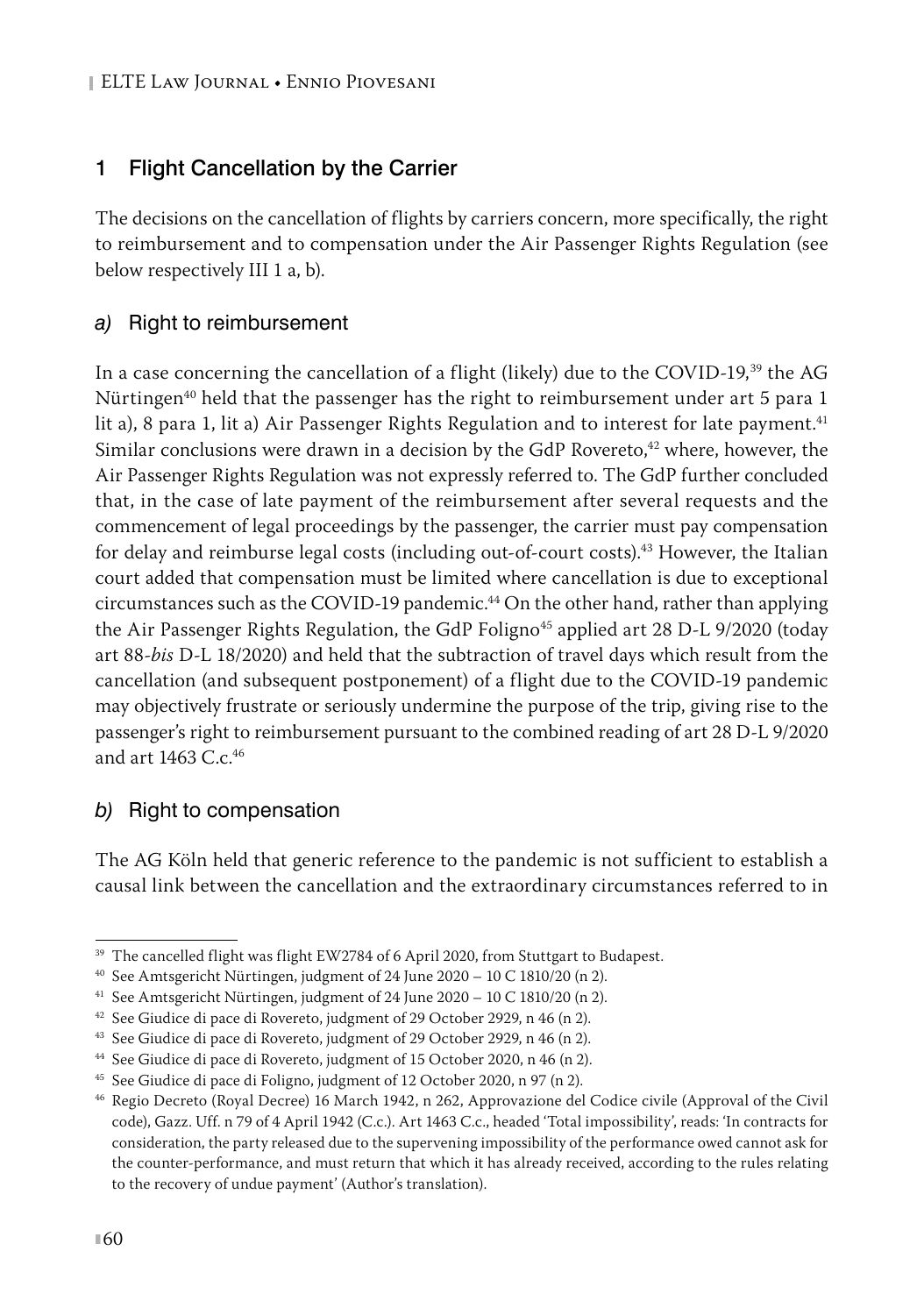art 5 para 3 Air Passenger Rights Regulation, and therefore to exempt the carrier from the obligation to pay compensation under art 7 of that Regulation. In particular, the AG cited the ECJ and confirmed that:

The carrier must establish that, even if it had deployed all its resources in terms of staff and the financial means at his disposal, it would clearly not have been able, unless it had made intolerable sacrifices in the light of its undertaking at the relevant time, to prevent the extraordinary circumstances with which it was confronted from leading to the cancellation of the flight or its delay equal to or in excess of three hours in arrival.<sup>47</sup>

In that case, the German court held that the existence of the causal link mentioned had not been proved by the carrier and the latter was thus ordered to pay compensation.<sup>48</sup> Similar findings were reached in a case brought before the AG Frankfurt.<sup>49</sup>

## 2 Withdrawal before the Beginning of the Package

German courts have rendered several decisions on the impact of the COVID-19 pandemic on package travel contracts.50 Instead, at the time of writing, there are few known Italian decisions on the point.<sup>51</sup>

<sup>47</sup> Case C-315/15 *Marcela Pešková and Jiří Peška v Travel Service a.s.,* ECLI:EU:C:2017:342, ECLI:EU:C:2017:342, paras 29, 34.

<sup>&</sup>lt;sup>48</sup> The court's decision was later upheld by the Oberlandesgerichtshof Köln [6th Civil Chamber, judgment of 26 February 2021 – 6 U 127/20 (n 2)].

<sup>&</sup>lt;sup>49</sup> See Amtsgericht Frankfurt a. M., judgment of  $12$  March  $2021 - 29$  C  $3204/20$  (n 2) para 13.

<sup>&</sup>lt;sup>50</sup> For a summary of German court decisions on the impact of the COVID-19 pandemic on package travel contracts, see Stefanie Bergmann, 'Rechtsprechungsübersicht zum Pauschalreiserecht 2019 bis 2020' (2020) Verbraucher und Recht, 443–448, 446–447

<sup>&</sup>lt;sup>51</sup> The first known Italian decision on the impact of the COVID-19 pandemic on package travel is a judgment rendered by the Tribunale di Torino [judgment of 29 December 2020, n 4786 (n 2)]. In the case underlying that judgment, two travellers had concluded by phone a package travel scheduled for 16 August 2020. On 16 March 2020, due to the worsening COVID-19 epidemiological emergency, the travellers withdrew from the package. Thereafter, the travellers sued the organiser before the Tribunale, seeking reimbursement of the advance payment they had made. Considering that the contract had been concluded off-premises and that withdrawal had been made after only 3 days from the contract's conclusion, the Italian court upheld the travellers' claim under art 41 para 7 Cod. tur. (compare with art 12 para 5 Package Travel Directive). The second known decision is an ex parte decree rendered by the Tribunale di Trento [decreto ingiuntivo of 13 August 2020, n 711 (n 2)] and kindly reported by Avv. Andrea Antolini of the Trento Bar to whom I am grateful. In the case underlying that decree, according to the claimants, the latter had concluded (in the name and behalf of their daughter) a package travel contract with destination the United States and scheduled departure on 1 July 2020. On 13 August 2020, the organiser withdrew from the package and issued a voucher. Thereafter, the claimants asked the Tribunale to issue an ex parte decree ordering the organiser to reimburse the price. The claimants relied on EU law and also on an exception to the issuance of mandatory vouchers envisaged in the same art 88-*bis*  D-L 18/2020, namely in para 8 thereof. The Italian court ultimately issued the requested ex parte decree [on art 88-*bis* para 8 D-L 18/2020, see also Tribunale di Benevento, judgment of 5 August 2021 (n 2)]. The third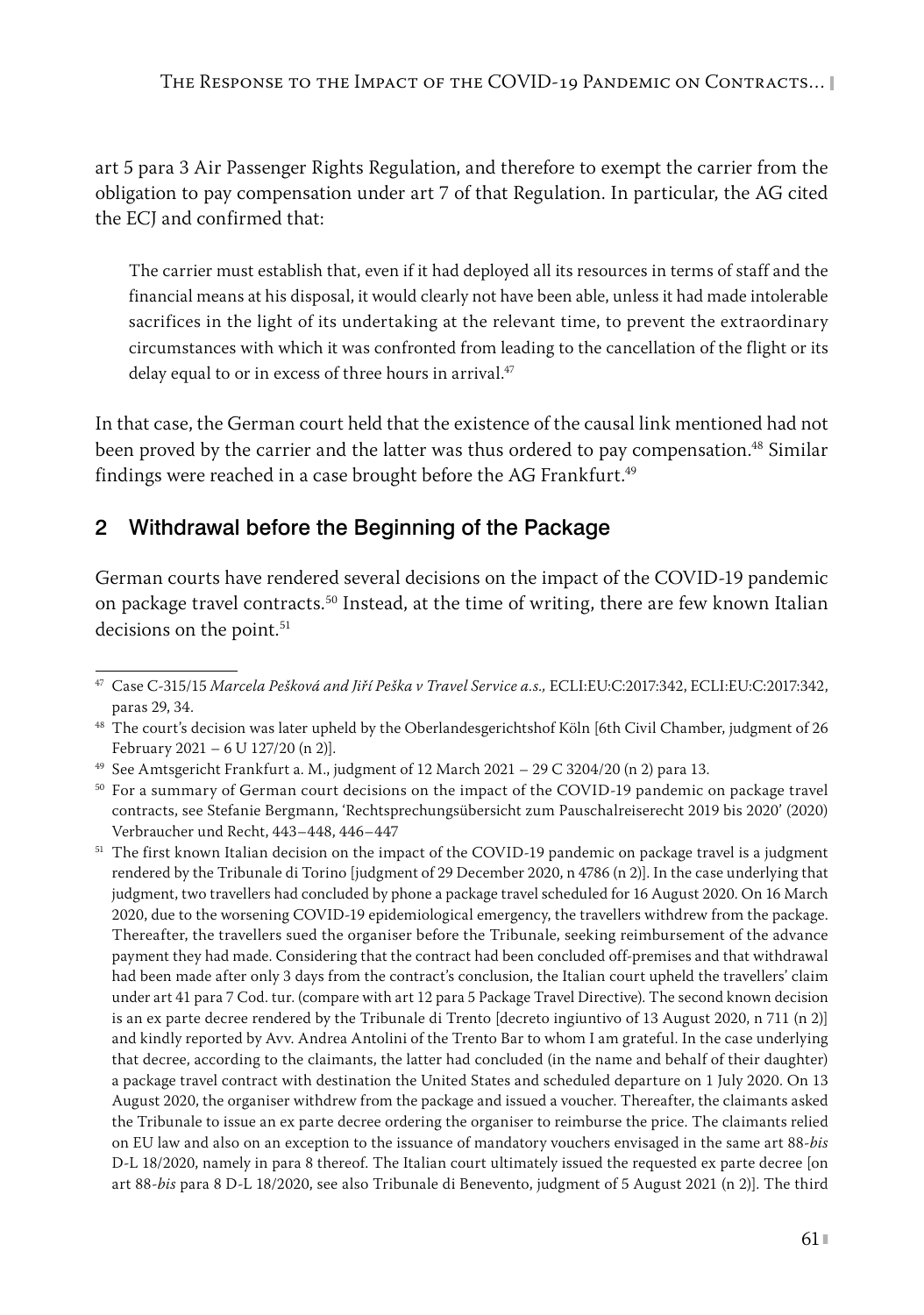#### *a)* Conditions: 'unavoidable and extraordinary circumstances'

German courts held that the COVID-19 pandemic may qualify as an 'unavoidable and extraordinary' circumstance within the meaning of sec 651h paras 3, 4 n 2 BGB,<sup>52</sup> and may thus justify withdrawal (by the traveller or by the organiser) before the beginning of the package travel,<sup>53</sup> insofar as the following 'space-time' conditions be fulfilled: 1) at the time of conclusion of the package travel, the spread of the pandemic in the place of destination or in its immediate vicinity must not have been foreseeable;<sup>54</sup> 2) at the time of withdrawal, that spread must have been foreseeable.<sup>55</sup> With respect to the latter condition, the lack of travel notices does not exclude that the spread of the COVID-pandemic in the relevant areas was foreseeable.56 Rather, foreseeability of the spread at the time of withdrawal may be assessed

<sup>52</sup> Compare with art 12 para 2, 3 lit b) Package Travel Directive.

decision is an order rendered by the Tribunale di Verona [order of 19 January 2021 (n 2)]. In the case underlying that order, the package travel concerned a trip to Bhutan scheduled for April 2020. The package travel was terminated before the beginning, due to the COVID-19 pandemic. The travellers asked price reimbursement, but the travel agency (on 3 March 2020) only issued a voucher. The travellers thus claimed reimbursement under art 41 Cod. tur. before the Tribunale. The travel agency challenged that claim, arguing that it had issued an art 88-*bis* D-L 18/2020-mandatory voucher. The Italian court ultimately dismissed the travellers' claim, stating that the choice between reimbursement and the issuance of a voucher 'both under D-L 9/2020 and under the following D-L 18/2020 converted into L 27/2020 is up to the organiser, without the need of acceptance by the addressee. [Art 88-*bis* para 13 D-L 18/2020] provides that the […] provisions [of that article] are overriding mandatory provisions and thus […] derogate from community legislation and international law. [...] The issuance of the voucher in place of the reimbursement [...] must thus be deemed correct' (Author's translation). Finally, it is worth mentioning a fourth decision, even though the latter does not concern the COVID-19 pandemic: a judgment rendered by the Giudice di pace di Avellino (judgment of 7 January 2021, filed on 15 January 2021, n 124, RG n 2713/2020). The case underlying the decision by the GdP concerned a package travel contract concluded on January 2020, with scheduled departure to Amsterdam on 29 February 2020. In that case, the travellers were both diagnosed with a flu on 27 February 2020 and thus withdrew from the package. The Italian court thus ordered the organiser to reimburse the travellers under art 1463 C.c. (n 46).

<sup>53</sup> See Amtsgericht Rostock, judgment of 15 July 2020 – 47 C 59/20 (n 2) para 15; Landgericht Rostock, judgment of 21 August 2020 – 1 O 211/20 (n 2) paras 10, 11; Amtsgericht München, final judgment of 27 October 2020 – 159 C 13380/20 (n 2) para 17; Amtsgericht München, final judgment of 8 December 2020 – 283 C 4769/20 (n 2) para 10.

<sup>54</sup> See Amtsgericht Augsburg, final judgment of 9 November 2004 –14 C 4608/03 (n 2) para 16; see also Oberlandesgerichtshof, decision of 14 June 2005 – 4 Ob 103/05h (n 2).

<sup>55</sup> See Amtsgericht Rostock, judgment of 15 July 2020 – 47 C 59/20 (n 2); Amtsgericht Frankfurt a. M., judgment of 11 August 2020 – 32 C 2136/20 (18) (n 2); Amtsgericht Köln, judgment of 14 September 2020 – 133 C 213/20 (n 2) para 13; Amtsgericht München, final judgment of 27 October 2020 – 159 C 13380/20 (n 2) para 19; Amtsgericht Duisburg, judgment of 1 December 2020 – 53 C 1811/20 (n 2) para 17; Amtsgericht Duisburg, judgment of 7 December 2020 – 51 C 1394/20 (n 2) para 17; Amtsgericht Duisburg, judgment of 14 December 2020 – 506 C 2377/20 (n 2); Amtsgericht Hannover, judgment of 9 April 2021 – 502 C 12946/20 (n 2) paras 13, 14; see also Amtsgericht Augsburg, final judgment of 9 November 2004 –14 C 4608/03 (n 2) para 17.

<sup>56</sup> See Amtsgericht Rostock, judgment of 15 July 2020 – 47 C 59/20 (n 2) para 23; Amtsgericht Rostock, judgment of 15 July 2020 – 47 C 59/20 (n 2) paras 4ff; Amtsgericht Frankfurt a. M., judgment of 11 August 2020 – 32 C 2136/20 (18) (n 2); Amtsgericht Wiesbaden, judgment of 9 September 2020 – 92 C 1682/20 (n 2) para 9; Amtsgericht Köln, judgment of 14 September 2020 – 133 C 213/20 (n 2) paras 17, 18; Amtsgericht Duisburg,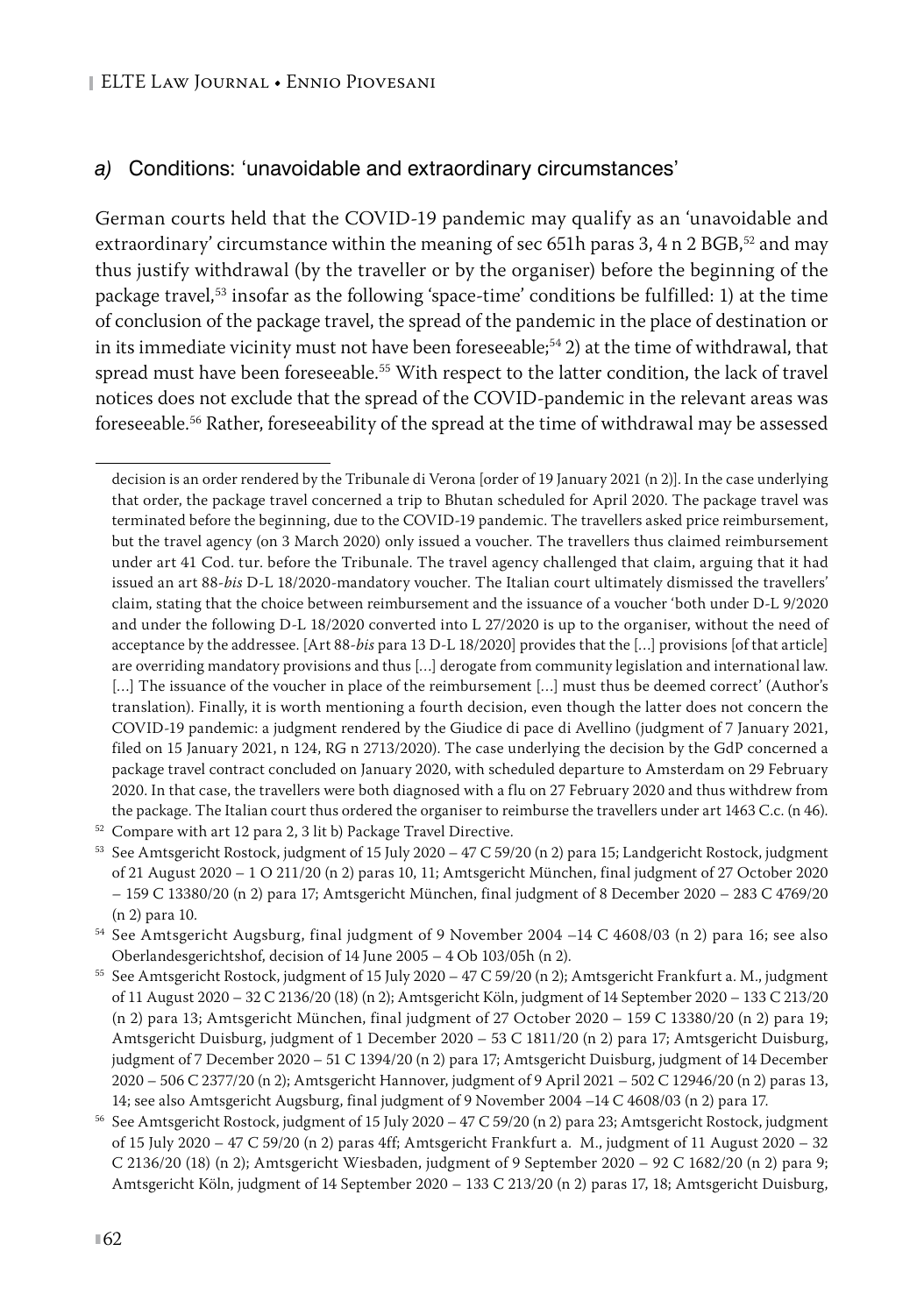by taking journal articles, communications by the WHO and travel notices by German or foreign authorities into account.<sup>57</sup>

In all the cases settled by the known German decisions, the COVID-19 pandemic qualified as an extraordinary and unavoidable circumstance within the meaning of sec 651h BGB.58 There is only one known exception: a decision rendered by the AG München,59 where the court held that, at the time of the traveller's withdrawal on 1 April 2020 $^{60}$  from a cruise package planned to begin on 28 June 2020 and with scheduled stops in Stockholm, Tallin, St. Petersburg and Copenhagen,<sup>61</sup> the spread of the pandemic in those areas was not foreseeable. In particular, the AG's decision reads:

The plaintiff withdrew from the trip nearly 3 months before the start of the trip. On 1 April 2020 there was a worldwide travel warning. However, this was initially limited until the end of April 2020. The entry restrictions from Denmark were also initially limited to 13 April 2020 […]. The same applies to the entry restrictions for Russia, which were initially valid until 1 May 2020. Thus, at the time of the withdrawal, there was no travel warning for the travel period from 28 June 2020 to 5 July 2020 […]. Europe was still at the start of the pandemic at the beginning of April 2020 […]. Therefore, in the opinion of this court, it was in no way foreseeable at that time [that is to say, that of withdrawal] how the pandemic would develop further in Europe. However, reports on COVID-19 outbreaks on cruise ships were already available at that time. Nevertheless, in the opinion of this court, it could not have been ruled out at the beginning of April 2020 that the cruise could have been carried out three months later with hygiene measures and testing of passengers […]. Taking these aspects into account, this court assumes that, when viewed *ex ante*, on 1 April 2020 it could not be assumed with the necessary certainty that circumstances would arise during the travel period that would significantly impair the trip. Finally, it is also

judgment of 1 December 2020 – 53 C 1811/20 (n 2) para 18; Amtsgericht Duisburg, judgment of 7 December 2020 – 51 C 1394/20 (n 2) para 18; Amtsgericht München, final judgment of 8 December 2020 – 283 C 4769/20 (n 2) para 11; Amtsgericht Duisburg, judgment of 14 December 2020 – 506 C 2377/20 (n 2) para 6.

 $57$  Compare with Amtsgericht Frankfurt a. M., judgment of 11 August 2020 – 32 C 2136/20 (18) (n 2). Information on the spread may even constitute common knowledge with the court under sec 291 ZPO {Zivilprozessordnung in der Fassung der Bekanntmachung vom 5. Dezember 2005 [BGBl. I S. 3202; 2006 I S. 431; 2007 I S. 1781], die zuletzt durch Artikel 3 des Gesetzes vom 5. Oktober 2021 [BGBl. I S. 4607] geändert worden ist [Code of Civil Procedure as promulgated on 5 December 2005 (Federal Law Gazette I p 3202; 2006 I p 431; 2007 I p 1781), last amended by art 1 Law of 10 October 2013 (Federal Law Gazette I p 3786)]} and thus need not to be substantiated by evidence. See Amtsgericht Rostock, judgment of 15 July 2020 – 47 C 59/20 (n 2) paras 17–18; Amtsgericht München, final judgment of 8 December 2020 – 283 C 4769/20 (n 2) para 13; Amtsgericht Frankfurt a. M., judgment of 11 August 2020 – 32 C 2136/20 (18) (n 2).

<sup>58</sup> This notwithstanding, according to the AG Hannover: 'A large number of actions are pending before the courts concerning the question of whether the requirements of sec 651h para 3 BGB are met in the event of a withdrawal in connection with the pandemic. The case law is inconsistent' (Author's translation). See Amtsgericht Hannover, judgment of 9 April 2021 – 502 C 12946/20 (n 2) para 21.

<sup>59</sup> See Amtsgericht München, final judgment of 27 October 2020 – 159 C 13380/20 (n 2).

<sup>&</sup>lt;sup>60</sup> See Amtsgericht München, final judgment of 27 October 2020 – 159 C 13380/20 (n 2) para 4.

 $61$  See Amtsgericht München, final judgment of 27 October 2020 - 159 C 13380/20 (n 2) para 2.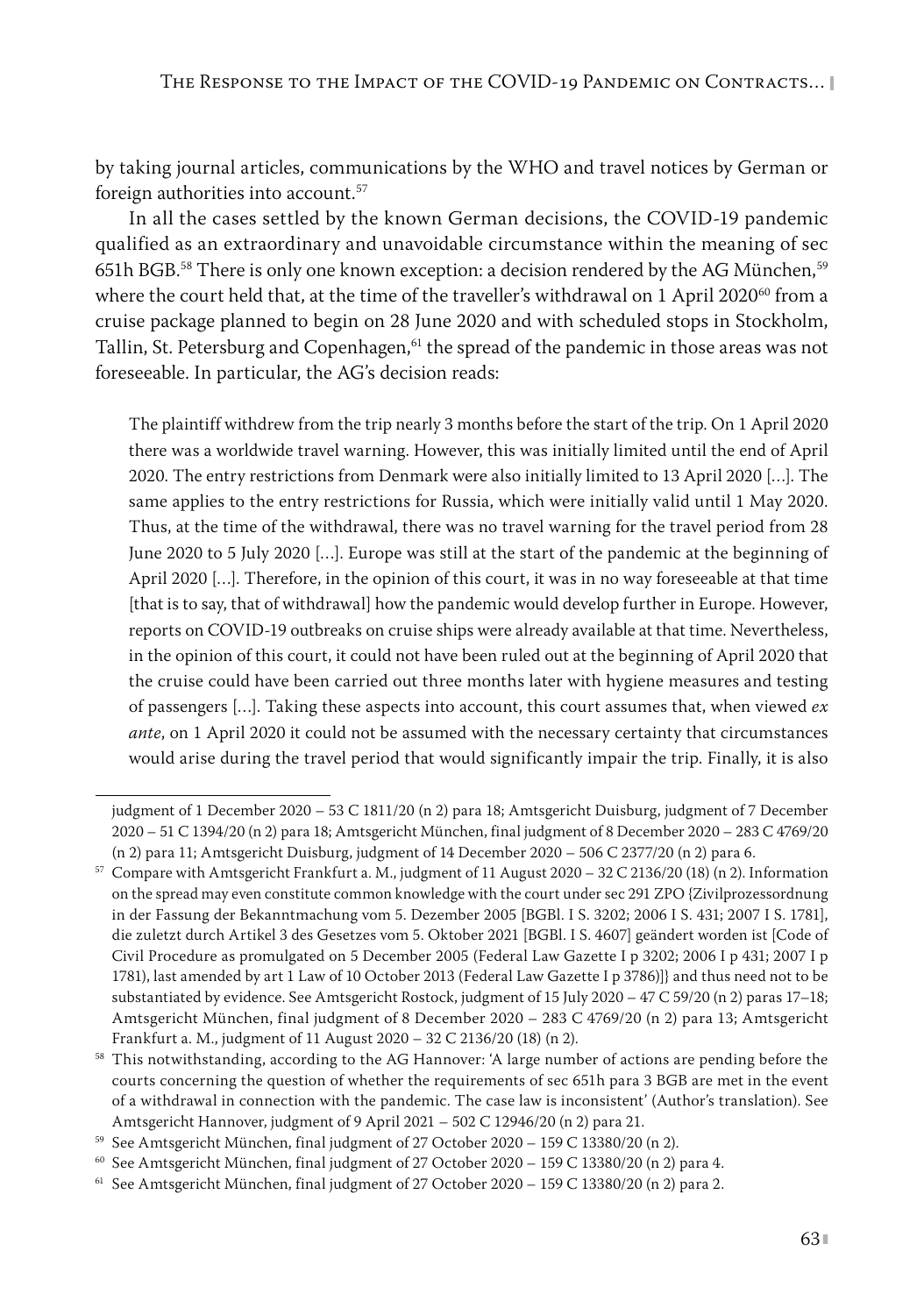not apparent why the plaintiff withdrew from the contract on its own initiative and did not wait for the situation to develop […].62

#### *b)* Withdrawal by the traveller

German courts specified that, in the case of withdrawal by the traveller due to the COVID-19 pandemic pursuant to sec 651h paras 1, 3 BGB,<sup>63</sup> the same traveller has the right to reimbursement of the price,<sup>64</sup> whereas the organiser does not have the right to a lump sum pursuant to sec 651 para 2 BGB (that is to say, termination fees).<sup>65,66</sup>

#### *c)* Withdrawal by the organiser

German courts also specified that, in the case of withdrawal by the organiser due to the COVID-19 pandemic pursuant to sec 651h para  $4$  n 2 BGB,<sup>67</sup> the traveller has the right to reimbursement of the price but not to compensation pursuant to sec 651n para 2 BGB (that is to say, compensation for damages for a ruined holiday).<sup>68</sup> In particular, the AG Frankfurt held that the period of 14 days for reimbursement under sec 651h para 5 BGB,<sup>69</sup> which starts from the date of withdrawal, also applies in the event of withdrawal by the organiser.<sup>70</sup> The AG also held that, where the organiser does not fulfil the reimbursement obligation in a timely manner, the traveller has the right to compensation for the damage caused by the delay, $71$  as well as the right to reimbursement of the out-of-court costs for requesting that reimbursement.72 Furthermore, the German court held that the delay in making the reimbursement cannot be justified by the difficulty in obtaining liquidity (in view of the large number of reimbursement requests received), nor by organisational difficulties.<sup>73</sup>

 $62$  See Amtsgericht München, final judgment of 27 October 2020 – 159 C 13380/20 (n 2) paras 24–29 (Author's translation).

<sup>63</sup> Compare with art 12 paras 1, 2 Package Travel Directive.

<sup>64</sup> See Amtsgericht Frankfurt a. M., judgment of 11 August 2020 – 32 C 2136/20 (n 2); Landgericht Rostock, judgment of 21 August 2020 – 1 O 211/20 (n 2); Amtsgericht Köln, judgment of 14 September 2020 – 133 C 213/20 (n 2).

<sup>65</sup> Compare with art 12 para 1 Package Travel Directive.

 $66$  See Landgericht Rostock, judgment of 21 August 2020 - 1 O 211/20 (n 2).

<sup>67</sup> Compare with art 12 para 3 lit b) Package Travel Directive.

<sup>&</sup>lt;sup>68</sup> See Amtsgericht Rostock, judgment of 15 July 2020 - 47 C 59/20 (n 2); Amtsgericht Wiesebad, judgment of 9 September 2020 – 92 C 1682/20 (n 2).

<sup>69</sup> Compare with art 12 para 5 Package Travel Directive.

<sup>70</sup> See Amtsgericht Frankfurt a. M., final judgment of 15 October 2020 – 32 C 2620/20 (n 2) para 13.

<sup>&</sup>lt;sup>71</sup> See Amtsgericht Frankfurt a. M., final judgment of 15 October 2020 – 32 C 2620/20 (n 2) para 15.

<sup>&</sup>lt;sup>72</sup> See Amtsgericht Frankfurt a. M., final judgment of 15 October 2020 – 32 C 2620/20 (n 2) para 16.

<sup>&</sup>lt;sup>73</sup> See Amtsgericht Frankfurt a. M., final judgment of 15 October 2020 - 32 C 2620/20 (n 2) para 15.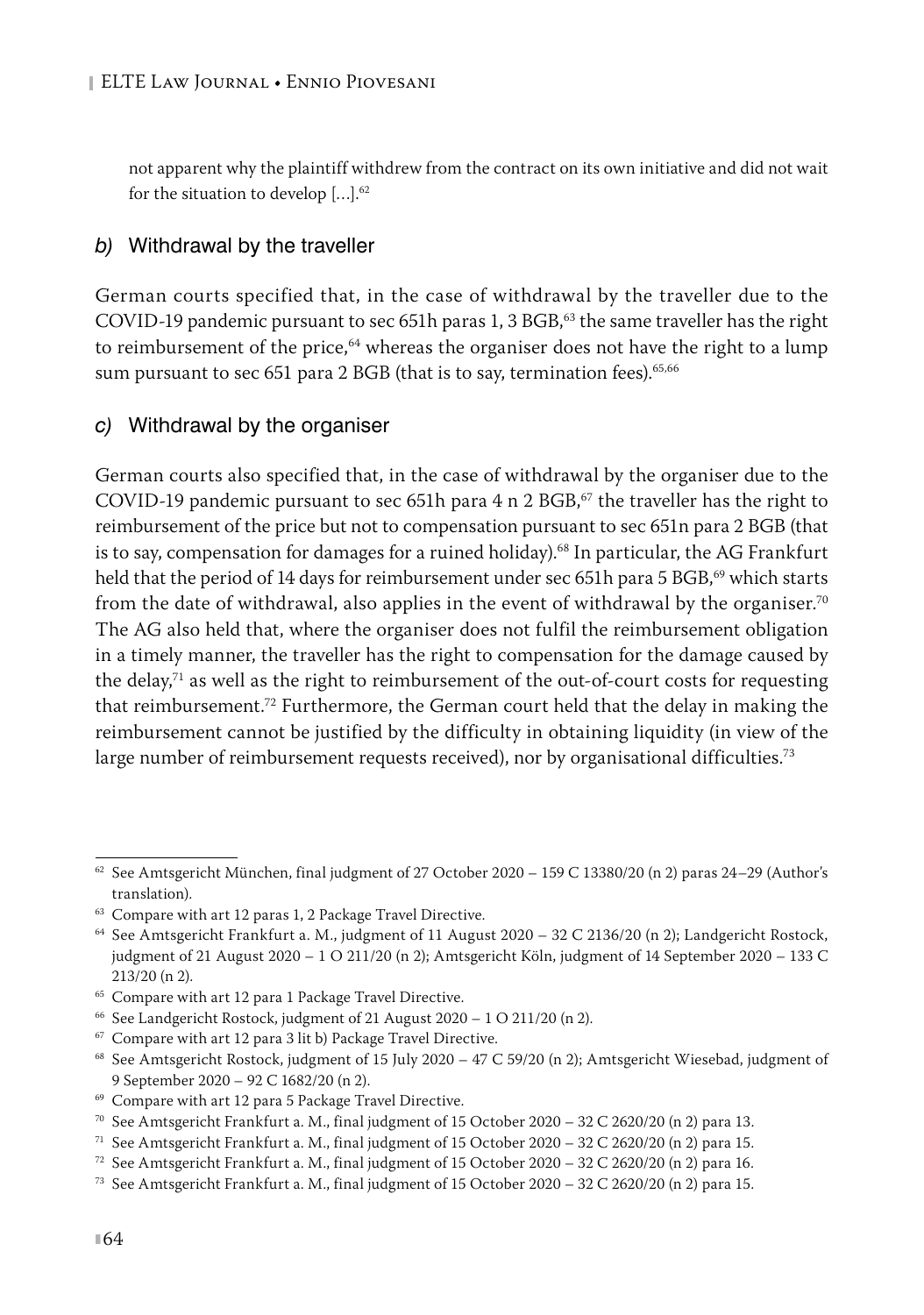# 3 Vouchers

Attempts by carriers and organisers to impose mandatory vouchers on passengers and travellers are at the heart of the German and Italian decisions summarised below.

## *a)* German case law

As mentioned above (II 2 a), the AG Frankfurt a. M. correctly noted that 'mandatory vouchers' were ruled out by the EU.74 Accordingly, the AG held that, pursuant to the Voucher Recommendation and art 240 para 6 EGBGB, the organiser cannot limit himself to offering a voucher where the latter is refused by the traveller.<sup>75</sup> Similar conclusions were drawn in a reported decision by the AG Berlin-Wedding, in a case concerning the cancellation of a flight by a Portuguese carrier.<sup>76</sup> In that case, the carrier had issued a voucher and had withheld (cash) reimbursement relying on Portuguese law, which (apparently) envisaged mandatory vouchers in cases of cancellation of flights due to the COVID-19 pandemic.<sup>77</sup>

#### *b)* Italian case law

Italian courts have taken three conflicting positions on the issue of art 88-*bis* D-L 18/2020-mandatory vouchers: 1) the first position is that taken by the GdP Busto Arsizio and the Tribunale di Verona, whereby art 88-*bis* para 12 first sentence D-L 18/2020 prevails over EU law (see below III 3 b aa); 2) the second position is that taken by the GdP Foligno, Palermo and Rovereto, which simply acknowledged the possibility of issuing mandatory vouchers under the Italian provision (see below III 3 b bb); 3) the third position is that taken by the GdP Bologna, whereby that provision must be set aside in favour of EU law (see below III 3 b cc).

#### *ba)* First position

In the case brought before the GdP Busto Arsizio, the carrier had cancelled a flight due to the COVID-19 pandemic.78 In that case, the carrier had offered an art 88-*bis* D-L 18/2020-mandatory voucher, which, however, was not accepted by the Italian passenger.

<sup>74</sup> See Amtsgericht Frankfurt a.M., final judgment of 15 October 2020 – 32 C 2620/20 (n 2) para 14.

<sup>75</sup> See Amtsgericht Frankfurt a.M., final judgment of 15 October 2020 – 32 C 2620/20 (n 2) paras 13, 14; see also Landgericht Frankfurt a. M., judgment of 14 January 2021 – 2-24 O 315/20 (n 2) para 26; Oberlandesgerichtshof Schleswig, 17th Civil Chamber, judgment of 26 March 2021 – 17 U 166/20 (n 2) para 72.

<sup>76</sup> See Ernst Führich*,* 'TAP muss auszahlen – trotz Gutscheinschutzes' (2020) <https://reiserechtfuehrich. com/2020/07/15/urteil-zu-corona-flugabsagen-tap-muss-auszahlen-trotz-gutscheinschutzes/> accessed 23 November 2021.

<sup>77</sup> See Führich (n 76).

<sup>78</sup> See Giudice di pace di Busto Arsizio, decreto ingiuntivo of 23 November 2020, n 4456 (n 2). The decision in question was kindly reported by the claimant-passenger himself, Avv. Andrea Ponte from the Turin Bar Association, to whom I am grateful.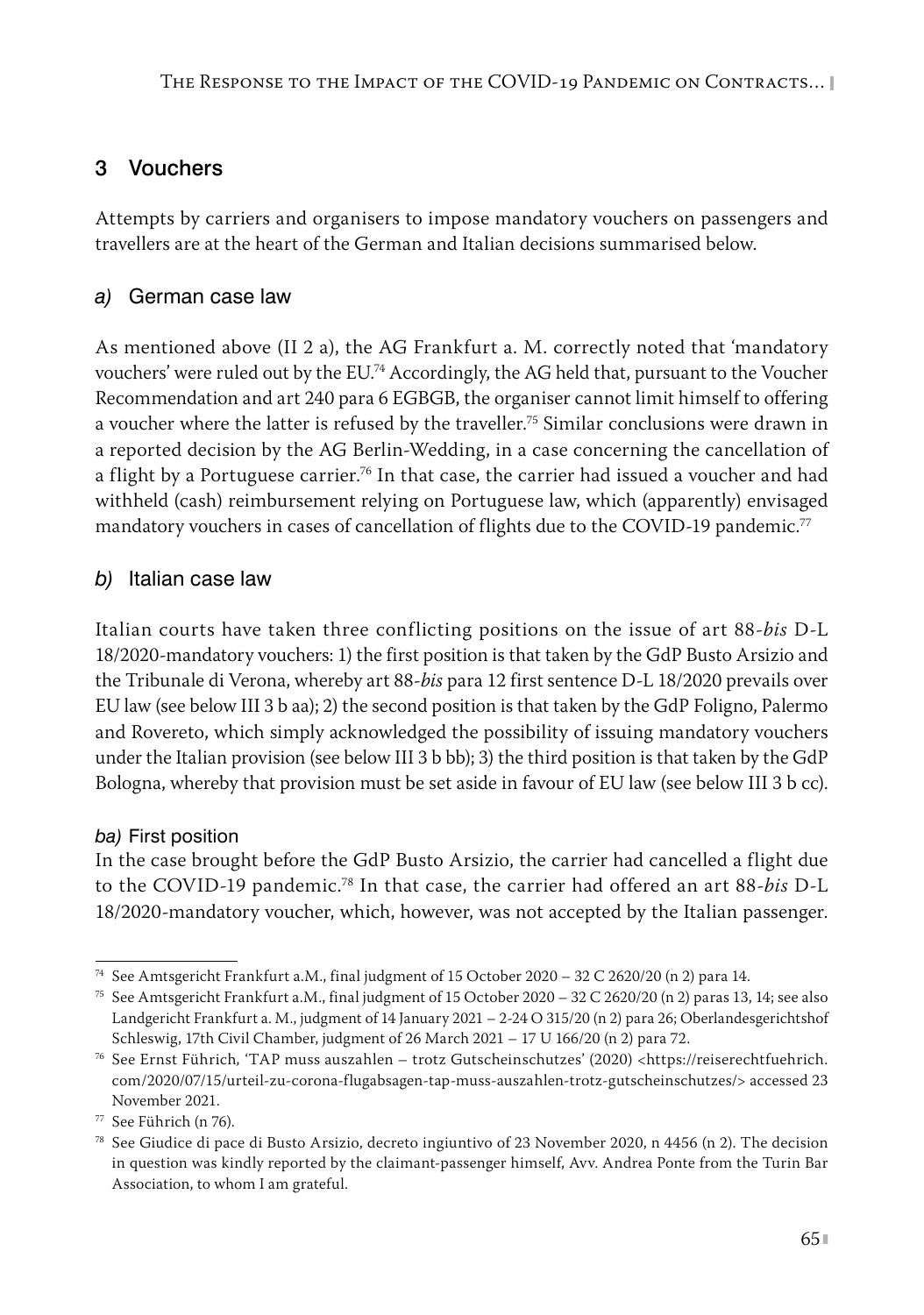The passenger asked the GdP to set aside art 88-*bis* para 2 first sentence D-L 18/2020 and order the carrier to provide (cash) reimbursement under art 7 para 3 Air Passenger Rights Regulation. The Italian court refused to do this, arguing that: '[…] the domestic norm [that is to say, art 88-*bis* D-L 18/2020], may well be included among those that prevail over any law under art 9 [Rome I Regulation]<sup>'79</sup>. In a similar vein, in a case concerning a package travel, the Tribunale di Verona<sup>80</sup> held:

[Art 88-bis para 13 D-L 18/2020] provides that the [...] provisions [of that article] are overriding mandatory provisions and thus derogate from community legislation and international law. Overriding mandatory provisions are envisaged in art 17 L 218/1995 whereby, Italian norms which, in the light of their object and purpose, must be applied regardless of the reference to foreign law, prevail over private international law rules. $81$ 

These are extraordinary provisions, adopted in situations of emergency, which prevail over other norms applicable in normal situations. What follows is that the same prevail both over national legislation and foreign laws, since their application is deemed necessary to safeguard the country. 'The issuance of the voucher in place of the reimbursement of the purchased package [travel] must thus be deemed correct'. The two courts thus erred in concluding that, in the light of the legislative qualification of the provisions contained in art 88-*bis* D-L 18/2020 as overriding mandatory provisions, the former article may prevail over 'any law', including art 5 para 1 lit a), 7 para 3, 8 para 1 lit a) Air Passenger Rights Regulation and art 41 para 3 Cod. tur. (transposing art 12 para 2 Package Travel Directive). This erroneous conclusion confirms that the autonomous-legislative qualification of overriding mandatory provisions is indeed a 'controversial'82 legislative practice, insofar as it 'might have the practical effect of misleading national courts into considering themselves bound by that qualification<sup>'83</sup> and it might even prejudice a proper reconstruction by those courts of the relationship between national and EU (uniform substantive) law.

#### *bb)* Second position

In a case brought before the GdP Foligno,<sup>84</sup> the court acknowledged the possibility of issuing mandatory vouchers under art 28 D-L 9/2020 (today art 88-*bis* D-L 18/2020). However, in that case, the GdP noted that the carrier had failed to appear in court and had not notified its willingness to issue such mandatory vouchers. The, Italian court therefore ordered

<sup>79</sup> Author's translation.

<sup>80</sup> See Tribunale di Verona, order of 19 January 2021 (n 2); see above n 51.

<sup>&</sup>lt;sup>81</sup> See above n 27.

<sup>82</sup> See Ennio Piovesani, 'Italian Self-Proclaimed Overriding Mandatory Provisions to Fight Coronavirus' (n 29).

<sup>83</sup> See Ennio Piovesani, '*Ex Lege* Qualified Overriding Mandatory Provisions as a Response to the "COVID-19 Empidemiological Emergency"' (n 29) 401, 405.

<sup>84</sup> See Giudice di pace di Foligno, judgment of 12 October 2020, n 97 (n 2).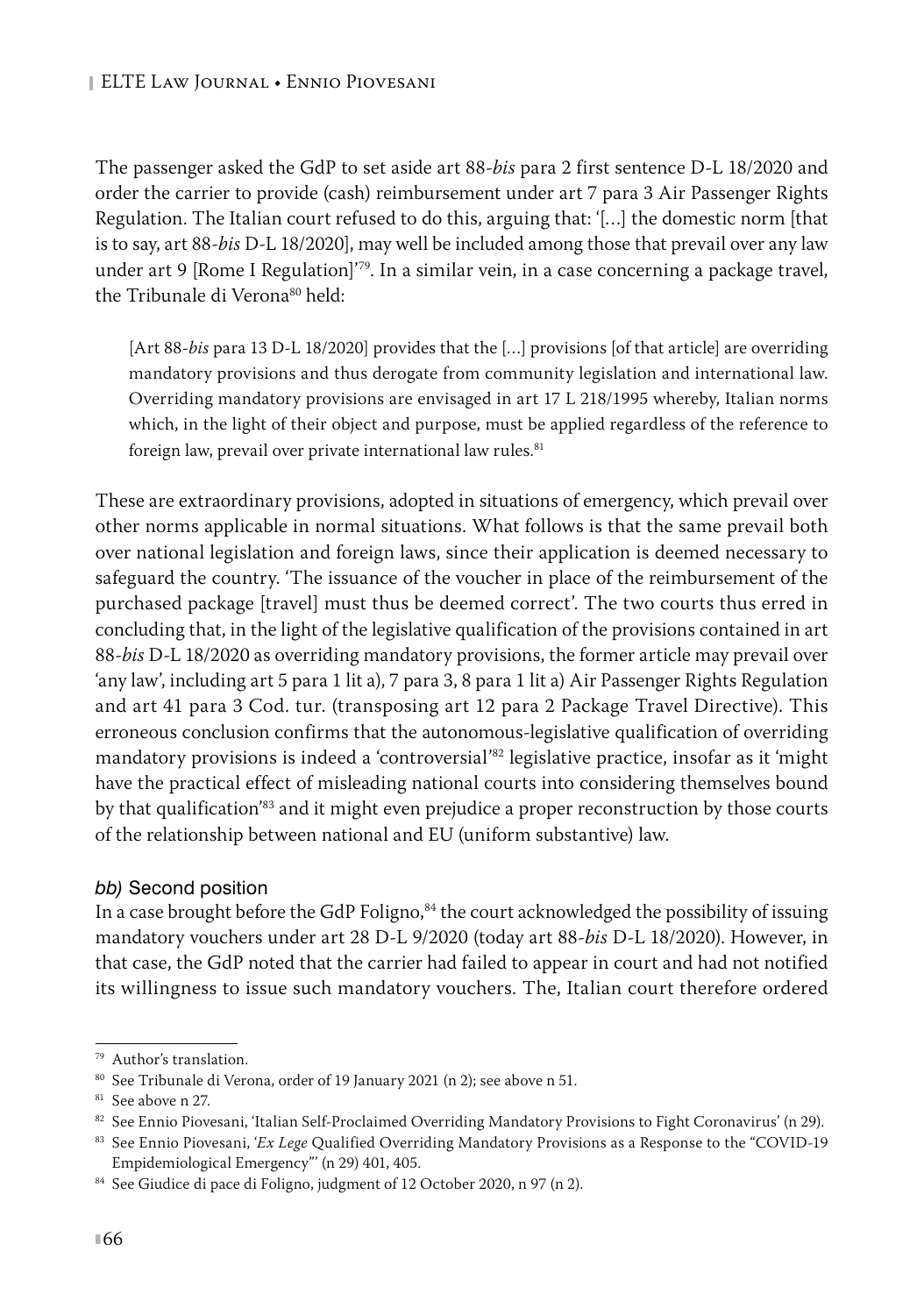the carrier to reimburse the price. In another case brought before the GdP Palermo, $85$  the carrier had appeared but had only 'offered, timidly, the voucher instead of reimbursement'<sup>86</sup> without issuing the offered voucher. The GdP thus ordered the carrier to reimburse the price. In an earlier case, the same GdP Palermo<sup>87</sup> noted that the carrier had issued an art 88-*bis* D-L 18/2020-mandatory voucher. However, in that case, the GdP further noted that, after the commencement of court proceedings by the passenger, the carrier had offered reimbursement. In the light of that offer, the Italian court ordered the carrier to reimburse the price. The same conclusions were reached, in a similar case, by the GdP Rovereto.<sup>88</sup>

#### *bc)* Third position

In a case brought before the GdP Bologna,<sup>89</sup> notwithstanding an art 88-bis D-L 18/2020-mandatory voucher having been issued, the carrier was ordered to reimburse the price, considering that the latter had not proved that the issued voucher had been accepted by the passenger. Therefore, in so doing, the GdP correctly, yet impliedly, set aside art 88-*bis* para 2 first sentence D-L 18/2020 in order to uphold the passenger's claim for (cash) reimbursement under art 5 para 1 lit a), 7 para 3, 8 para 1 lit a) Air Passenger Rights Regulation.

# V Summary

1. Cancellation of flights and withdrawal from package travel are respectively governed by the Air Passenger Rights Regulation and by the Package Travel Directive. As a response to the impact of the COVID-19 pandemic on contracts for the carriage of passengers and package travel, the Commission adopted the Voucher Recommendation. The mentioned Recommendation envisages 'voluntary' vouchers offered following the termination of the mentioned contracts due to the COVID-19 pandemic as an alternative to (cash) reimbursements. On the other hand, the Recommendation rules out the possibility of issuing 'mandatory' vouchers. Accordingly, the German legislature adopted art 240 para 6 EGBGB on voluntary vouchers offered by organisers in the case of termination of package travel due to the COVID-19 pandemic. On the contrary, the Italian legislature adopted art 88-*bis* D-L 18/2020, which provides for residual cases of mandatory vouchers in para 12 first sentence thereof. Art 88-*bis* para 12 first sentence D-L 18/2020 thus conflicts, in particular, with art 5 para 1 lit a), 7 para 3, 8 para 1 lit a) Air Passenger Rights Regulation, art 12 para 2 Package Travel Directive and the Voucher Recommendation. In the case of conflicts between art 88-*bis* para 12 first sentence D-L 18/2020 and the Air Passenger Rights Regulation, Italian

<sup>85</sup> See Giudice di pace di Palermo, judgment of 31 March 2021, n 858 (n 2).

<sup>86</sup> Author's translation.

<sup>87</sup> See Giudice di pace di Palermo, judgment of 23 October 2020, n 1999 (n 2).

<sup>&</sup>lt;sup>88</sup> See Giudice di pace di Rovereto, judgment of 29 October 2020, n 46 (n 2).

<sup>89</sup> See Giudice di pace di Bologna, judgment of 18 January 2020, n 70 (n 2).